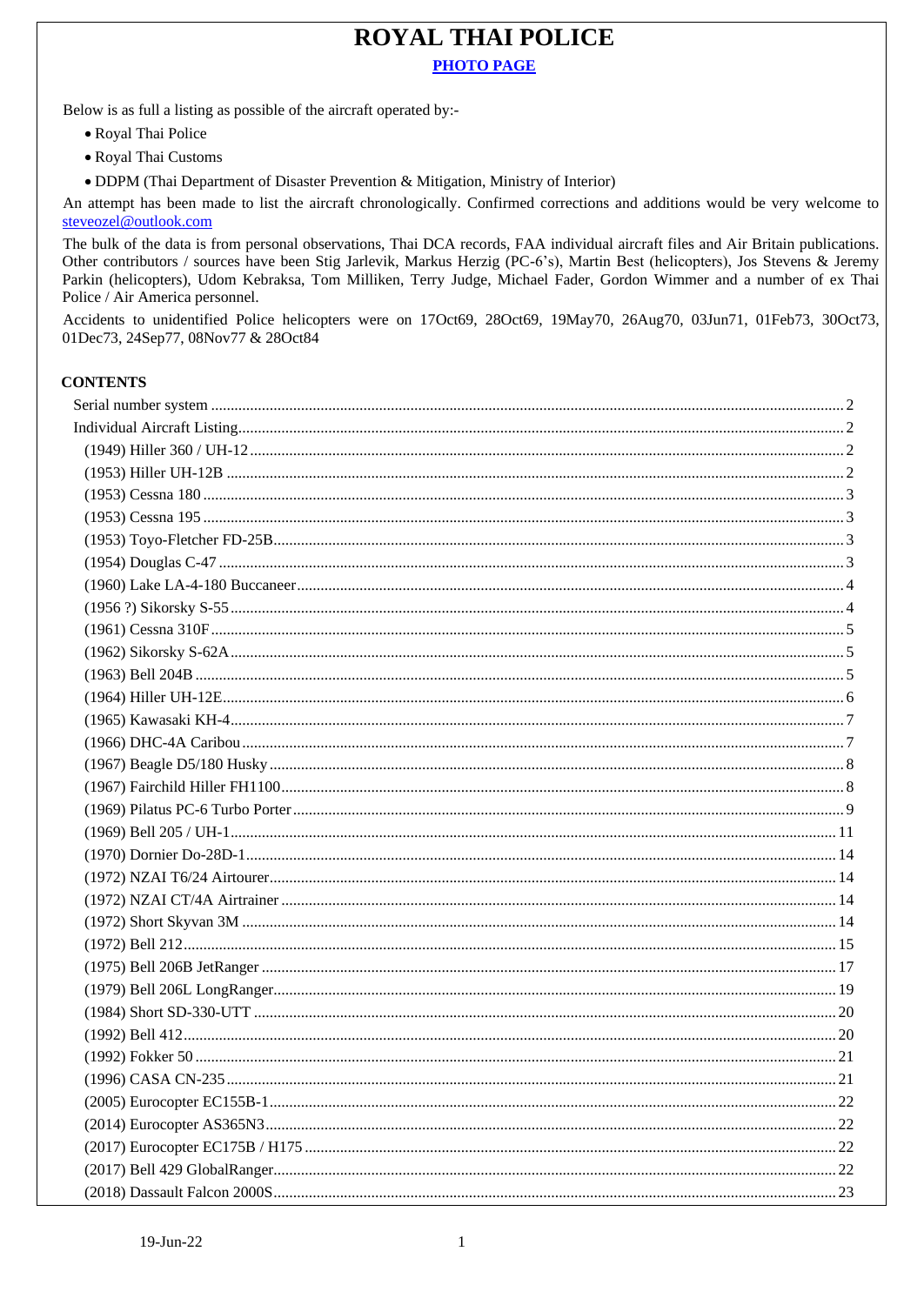| DDPM (DEPARTMENT OF DISASTER PREVENTION & MITIGATION, MINISTRY OF INTERIOR)  24 |  |
|---------------------------------------------------------------------------------|--|
|                                                                                 |  |
|                                                                                 |  |

## <span id="page-1-0"></span>**Serial number system**

In the early 1950's the Police introduced a serial number system with initially three, and more recently four or five, numbers. The first numbers indicates the type and the last two or three numbers the individual serial.

For example type 2 was the Cessna 180, the first being serialled 201. Type 17 is the Bell UH-1, and aircraft are serialled 1701, 1702 etc.

The individual serial number does not always start as 1. Often the manufacturer's serial number is used, for example the first Skyvan is serialled 21897, ie. Type 21, plus the last three of the manufacturer's serial number SH1897. The Bell 212's (Type 22) started with serial 2209, possibly to avoid confusion with the Royal Thai Navy UH-1's and Bell 212's which were serialled from 2201.

The C-47's do not appear to have been included in this serial number system.

## <span id="page-1-1"></span>**Individual Aircraft Listing**

In the aircraft listings below, the suffix \* after a serial or c/n indicates that this has been physically checked against the airframe.

Details of previous and subsequent histories shown in green italics thus *[nnnnn]*

<span id="page-1-3"></span><span id="page-1-2"></span>

| <b>Type</b> | Serial Worn                 | Previous Identity                                                                                          | C/n | <b>Notes</b>                                                                                                                                                                                                                                                                                                                                                                                                                                                                                                                                                                                                                                                                                                                                                                                                                                                                                                                                                                                                                                                                                                                                                          |
|-------------|-----------------------------|------------------------------------------------------------------------------------------------------------|-----|-----------------------------------------------------------------------------------------------------------------------------------------------------------------------------------------------------------------------------------------------------------------------------------------------------------------------------------------------------------------------------------------------------------------------------------------------------------------------------------------------------------------------------------------------------------------------------------------------------------------------------------------------------------------------------------------------------------------------------------------------------------------------------------------------------------------------------------------------------------------------------------------------------------------------------------------------------------------------------------------------------------------------------------------------------------------------------------------------------------------------------------------------------------------------|
|             | $(1949)$ Hiller 360 / UH-12 |                                                                                                            |     |                                                                                                                                                                                                                                                                                                                                                                                                                                                                                                                                                                                                                                                                                                                                                                                                                                                                                                                                                                                                                                                                                                                                                                       |
|             | $\bullet$                   |                                                                                                            |     |                                                                                                                                                                                                                                                                                                                                                                                                                                                                                                                                                                                                                                                                                                                                                                                                                                                                                                                                                                                                                                                                                                                                                                       |
|             | 1 bought 1949               |                                                                                                            |     |                                                                                                                                                                                                                                                                                                                                                                                                                                                                                                                                                                                                                                                                                                                                                                                                                                                                                                                                                                                                                                                                                                                                                                       |
|             | 1001                        | N8131H                                                                                                     | 131 | Exported to Thailand 29Nov49 (E-13794); sold<br>to Sanghar Bhanich Co Ltd, Bangkok 15Dec49;<br>canx 07Jly1950                                                                                                                                                                                                                                                                                                                                                                                                                                                                                                                                                                                                                                                                                                                                                                                                                                                                                                                                                                                                                                                         |
|             | $(1953)$ Hiller UH-12B      |                                                                                                            |     |                                                                                                                                                                                                                                                                                                                                                                                                                                                                                                                                                                                                                                                                                                                                                                                                                                                                                                                                                                                                                                                                                                                                                                       |
|             |                             | 10 reported dd 1953, plus 4 more 1954;<br>Accident to unidentified helicopter, probably UH-12B, on 04Jun54 |     |                                                                                                                                                                                                                                                                                                                                                                                                                                                                                                                                                                                                                                                                                                                                                                                                                                                                                                                                                                                                                                                                                                                                                                       |
|             | 102                         |                                                                                                            | 497 | Exported to Thailand (Sanghar Bhanich Co Ltd,<br>Bangkok) 08Jan53 (E-22158); to G-ATZB<br>Sep66; [G-ATZB canx 21Jan80; BoS from D. S.<br>Morgan (Gosport, Hants) to Henry H. Meyer<br>(Ramona, CA) 15Dec82; BoS from Henry H.<br>Meyer to Air Resources International (Douglas,<br>AZ) 31Mar83; BoS from Air Resource<br>John Falzone<br>08Aug90;<br>Helicopter to<br>repossessed by Western Bank (Las Cruces, NM)<br>03Aug93; BoS from Western Bank to C C's<br>Endeavours Inc (Sarasota, FL) 21Dec93;<br>declared by C C's Endeavours Inc as destroyed<br>in hangar fire at Venice, FL 26Mar04; N38763<br>canx 25May04; BoS from C C's Endeavours Inc<br>to Margaret Elkins (St. Petersburg, FL)<br>22Mar06; noted at Elstree Sep06; N38763<br>04Jan18 canx as Expired 31Oct14; noted<br>complete at Elstree Jun18; BoS from Margaret<br>Elkins to Paul A. Harvie (Hull, UK) 29Jly18;<br>BoS from Paul A. Harvie to International Air<br>Services Inc (Trustee) 29Jly18; Temporary CofR<br>issued<br>28Aug18<br>(to<br>expire<br>27 Sep18;<br>Declaration of International Operations for<br>flight from Elstree to Breighton 03Sep18; noted<br>at Breighton Jun21] |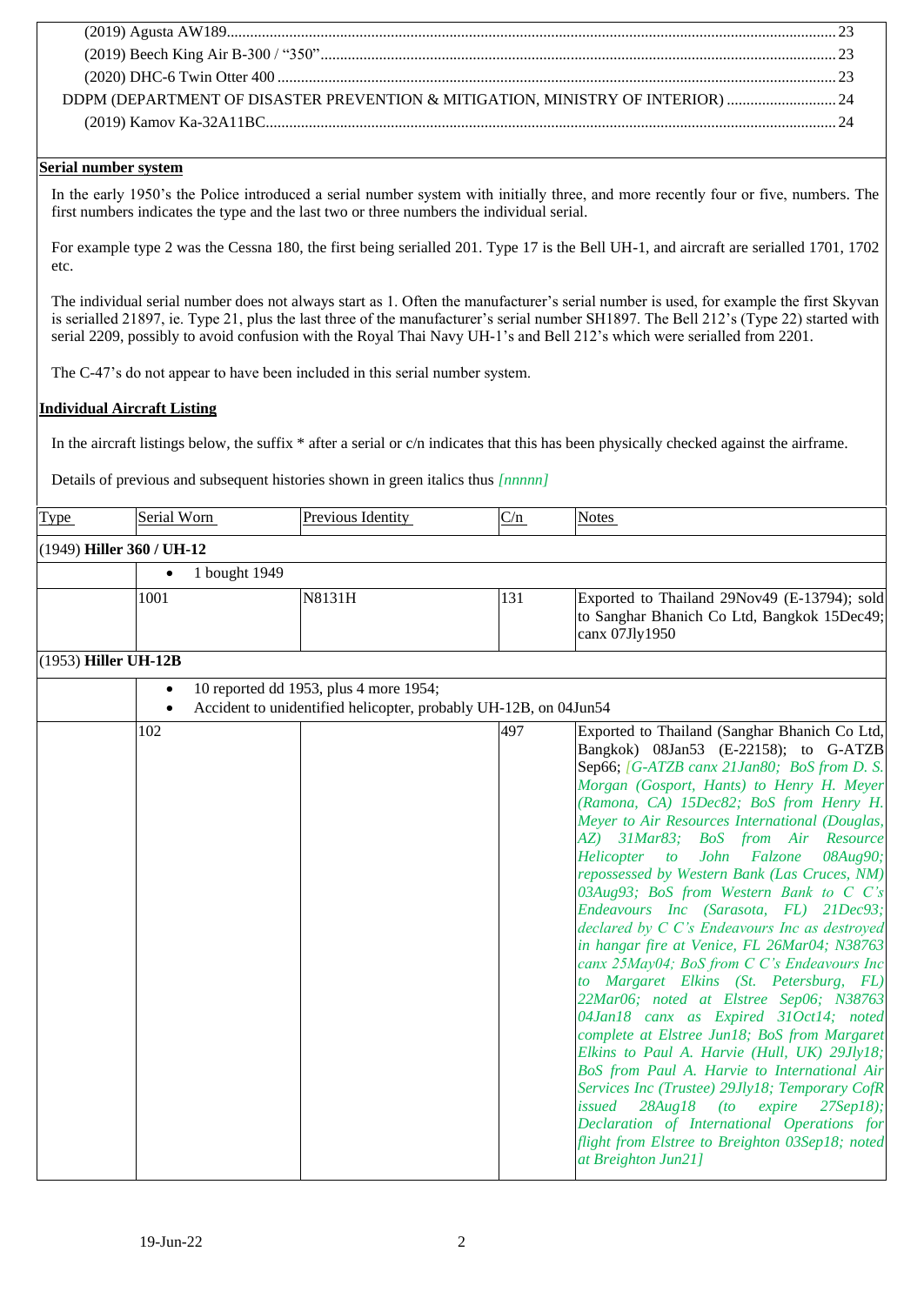<span id="page-2-3"></span><span id="page-2-2"></span><span id="page-2-1"></span><span id="page-2-0"></span>

| Type              | Serial Worn                 | Previous Identity                                              | C/n   | <b>Notes</b>                                                                                                                                                                                                                                                               |
|-------------------|-----------------------------|----------------------------------------------------------------|-------|----------------------------------------------------------------------------------------------------------------------------------------------------------------------------------------------------------------------------------------------------------------------------|
|                   | 103                         |                                                                | 496   | Exported to Thailand (Sanghar Bhanich Co Ltd,<br>Bangkok) 06Jan53 (E-22155); to G-ATKG<br>Oct65; [canx Jan80; to Goff's Oak, Herts; to<br>Maltby, South Yorkshire by early 1994; to<br>Eshott, Northumberland Dec03, trailer mounted<br>and mostly complete; gone by 2009] |
|                   | 104                         |                                                                |       | Noted in use during Burma evacuation operation<br>1953                                                                                                                                                                                                                     |
|                   | 105                         |                                                                | 505   | Exported to Thailand (Sanghar Bhanich Co Ltd,<br>Bangkok) 26Jan53 (E-22165); to G-ATLG<br>Dec65; [canx Jan80]                                                                                                                                                              |
|                   | 110                         |                                                                |       | Noted in use during Burma evacuation operation<br>1953                                                                                                                                                                                                                     |
|                   | 116                         |                                                                | 726   | Exported to Thailand (Sanghar Bhanich Co Ltd,<br>Bangkok) 14Feb55 (E-27928); to G-AVAJ<br>Oct66; [canx Mar80]                                                                                                                                                              |
|                   |                             |                                                                | 498   | Exported to Thailand (Sanghar Bhanich Co Ltd,<br>Bangkok) 06Jan53 (E-22154)                                                                                                                                                                                                |
|                   |                             |                                                                | 499   | Exported to Thailand (Sanghar Bhanich Co Ltd,<br>Bangkok) 09Jan53 (E-22159)                                                                                                                                                                                                |
|                   |                             |                                                                | 500   | Exported to Thailand (Sanghar Bhanich Co Ltd,<br>Bangkok) 07Jan53 (E-22157)                                                                                                                                                                                                |
|                   |                             |                                                                | 501   | Exported to Thailand (Sanghar Bhanich Co Ltd,<br>Bangkok) 10Jan53 (E-22161)                                                                                                                                                                                                |
|                   |                             |                                                                | 502   | Exported to Thailand (Sanghar Bhanich Co Ltd,<br>Bangkok) 09Jan53 (E-22162)                                                                                                                                                                                                |
|                   |                             |                                                                | 503   | Exported to Thailand (Sanghar Bhanich Co Ltd,<br>Bangkok) 15Jan53 (E-22163)                                                                                                                                                                                                |
|                   |                             |                                                                | 504   | Exported to Thailand (Sanghar Bhanich Co Ltd,<br>Bangkok) 20Jan53 (E-22164)                                                                                                                                                                                                |
|                   |                             |                                                                | 701   | Exported to Thailand (Sanghar Bhanich Co Ltd,<br>Bangkok) 11Feb55 (E-27921)                                                                                                                                                                                                |
|                   |                             |                                                                | 724   | Exported to Thailand (Sanghar Bhanich Co Ltd,<br>Bangkok) 17Feb55 (E-27922)                                                                                                                                                                                                |
|                   |                             |                                                                | 725   | Exported to Thailand (Sanghar Bhanich Co Ltd,<br>Bangkok) 14Feb55 (E-27927)                                                                                                                                                                                                |
| (1953) Cessna 180 |                             |                                                                |       |                                                                                                                                                                                                                                                                            |
|                   | 201                         | N11B                                                           | 30574 | Exported<br>Thailand<br>02Oct53;<br>received<br>to<br>06Feb54; to CATC Bangkok as static training<br>airframe by Apr95; displayed at CATC entrance<br>unmarked by Aug02                                                                                                    |
|                   | 202                         | N11B                                                           | 30576 | Thailand<br>Exported<br>to<br>02Oct53;<br>received<br>06Feb54; reported w/o                                                                                                                                                                                                |
| (1953) Cessna 195 |                             |                                                                |       |                                                                                                                                                                                                                                                                            |
|                   |                             | N2128C, N11B                                                   | 16113 | Exported to Thailand 16Oct53 (E-25722); dd ex-<br>Cessna 31Oct53; received 06Feb54 [FAA file]<br>destroyed]                                                                                                                                                                |
|                   | (1953) Toyo-Fletcher FD-25B |                                                                |       |                                                                                                                                                                                                                                                                            |
|                   | 401                         | JA3051 (regd 13Apr53)                                          | 1     | Canx to Thailand 25Jun53                                                                                                                                                                                                                                                   |
|                   | (1954) Douglas C-47         |                                                                |       |                                                                                                                                                                                                                                                                            |
|                   |                             | 2 reported dd 1954, plus more later<br>2 reported current 1966 |       |                                                                                                                                                                                                                                                                            |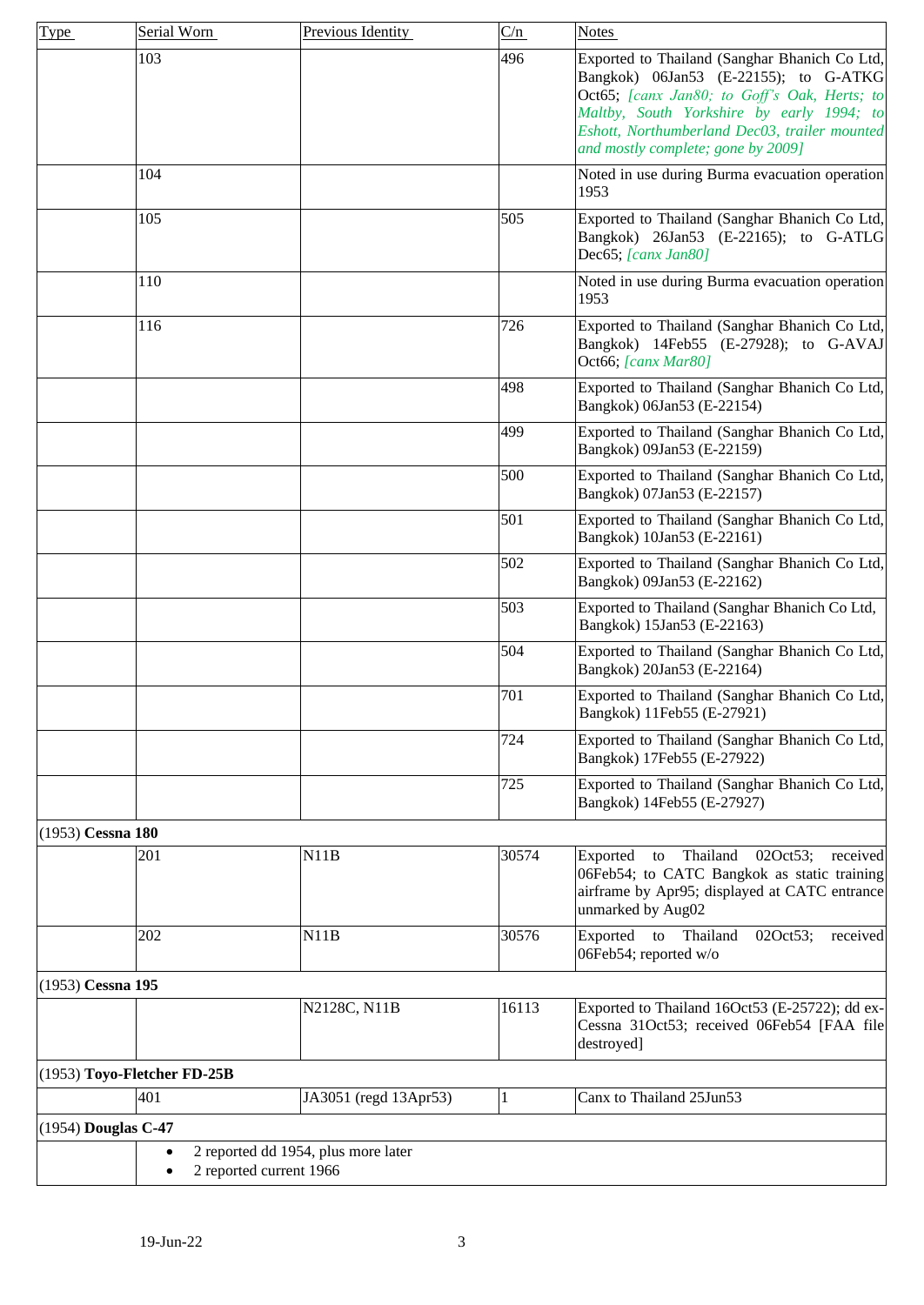<span id="page-3-1"></span><span id="page-3-0"></span>

| <b>Type</b> | Serial Worn                                | Previous Identity                                                            | C/n    | <b>Notes</b>                                                                                                                                                                                                                                                                                                                                                                                                              |
|-------------|--------------------------------------------|------------------------------------------------------------------------------|--------|---------------------------------------------------------------------------------------------------------------------------------------------------------------------------------------------------------------------------------------------------------------------------------------------------------------------------------------------------------------------------------------------------------------------------|
|             | 293789                                     | 42-93789                                                                     | 13740  | [to FLC from UCIP, Manila 14Jly47; soc<br>20Apr48]; probably sold commercially & to<br>Thai Police c1954; to RTAF L2-34/13 Sep70                                                                                                                                                                                                                                                                                          |
|             | 319895                                     | 43-15429, PI-C57, VR-HET                                                     | 19895  | Stored at Don Mueang as VR-HET May53 to<br>Nov53; bt by Willis H. Bird, Bangkok 09Apr54<br>for Thai Police; VR-HET canx 08May54;<br>reported current Jly54; noted in good condition<br>with 'Royal Thai Air Force' titles, probably at<br>Kai Tak, undated; noted derelict with 'Thai<br>Police Aviation' titles at Kai Tak                                                                                               |
|             | 315883                                     | 43-15883, N34960                                                             | 20349  | [CofR to The Garrett Corp (Los Angeles, CA)<br>08Aug58]; canx to Thailand 25Sep58; BoS from<br>The Garrett Corp to Ruam-Jai Co. Ltd<br>(Bangkok) 30Sep58; noted Mar59; noted coded<br>'PAE' 1966; noted 1967 & May68; fate not<br>known                                                                                                                                                                                   |
|             | 212487                                     | 42-92662, KG452, CF-TED, 12487<br>N9144H                                     |        | [BoS from Trans-Canada Air Lines (Montreal)<br>to AiResearch Aviation Service Co, a division of<br>the Garrett Corp (Los Angeles, CA) 01May58;<br><b>Standard</b><br>$25$ Sep $58$<br>CofA<br>issued<br>(TT)<br>32,959:00hrs)]; exported to Thailand 25Sep58<br>(E-32593); BoS from AiResearch Aviation<br>Service Co, a division of the Garrett Corp to<br>Ruam-Jai Co. Ltd (Bangkok) 30Sep58; to<br>RTAF L2-33/13 Sep70 |
|             | 219789                                     | 43-49516, SVNAF, RTAF L2-26777<br>43/18                                      |        | Did not serve with Thai Police, but preserved at<br>RTP Museum from at least 1994                                                                                                                                                                                                                                                                                                                                         |
|             | 349647                                     | 43-49647                                                                     | 26908  | Police use unconfirmed, and not a known RTAF<br>$C-47$                                                                                                                                                                                                                                                                                                                                                                    |
|             | (1960) Lake LA-4-180 Buccaneer             |                                                                              |        |                                                                                                                                                                                                                                                                                                                                                                                                                           |
|             |                                            | all reported with Marine Police (abbreviated as $n5.5\mu$ ) at Pak Nam;      |        |                                                                                                                                                                                                                                                                                                                                                                                                                           |
|             | service;                                   | 1 to Bangkok Science Museum by 1983                                          |        | it is unclear when these aircraft were operated by the Police. It is possible that they were operated before Navy                                                                                                                                                                                                                                                                                                         |
|             | 501                                        |                                                                              |        |                                                                                                                                                                                                                                                                                                                                                                                                                           |
|             | 502                                        |                                                                              |        |                                                                                                                                                                                                                                                                                                                                                                                                                           |
|             | 503                                        |                                                                              |        |                                                                                                                                                                                                                                                                                                                                                                                                                           |
|             |                                            | These three are $c$ /ns 246, 250 & 251 (see below) but tie-ups not confirmed |        |                                                                                                                                                                                                                                                                                                                                                                                                                           |
|             |                                            | N1003L, RTN 246                                                              | 246    | Acquired from RTN; probably w/o                                                                                                                                                                                                                                                                                                                                                                                           |
|             |                                            | N1007L, RTN 250                                                              | 250    | Acquired from RTN; to HS-TCR Nov68                                                                                                                                                                                                                                                                                                                                                                                        |
|             |                                            | N1008L, RTN 251                                                              | 251    | Acquired from RTN; to HS-TCS Nov68                                                                                                                                                                                                                                                                                                                                                                                        |
|             |                                            |                                                                              |        |                                                                                                                                                                                                                                                                                                                                                                                                                           |
|             | (1956 ?) Sikorsky S-55                     |                                                                              |        |                                                                                                                                                                                                                                                                                                                                                                                                                           |
|             | 600                                        |                                                                              | 55940* | Accepted 30Jan56 by 'Embassy of Thailand';<br>left factory gates 03Feb56; exported to Thailand<br>(Thai Police Marine Dept) 09Feb56 (E-26763);<br>probably operated with a different serial initially,<br>because the serial number '600' would only have<br>been allocated between Aug60 & May61;<br>preserved in RTP Museum                                                                                             |
|             | 601                                        |                                                                              |        | Reported dd Dec61 & w/o                                                                                                                                                                                                                                                                                                                                                                                                   |
|             | 602                                        |                                                                              |        | Reported dd Dec61 & sold                                                                                                                                                                                                                                                                                                                                                                                                  |
|             | 603                                        |                                                                              |        | Reported w/o                                                                                                                                                                                                                                                                                                                                                                                                              |
|             | These three are <b>possibly</b> SH-19A's:- |                                                                              |        |                                                                                                                                                                                                                                                                                                                                                                                                                           |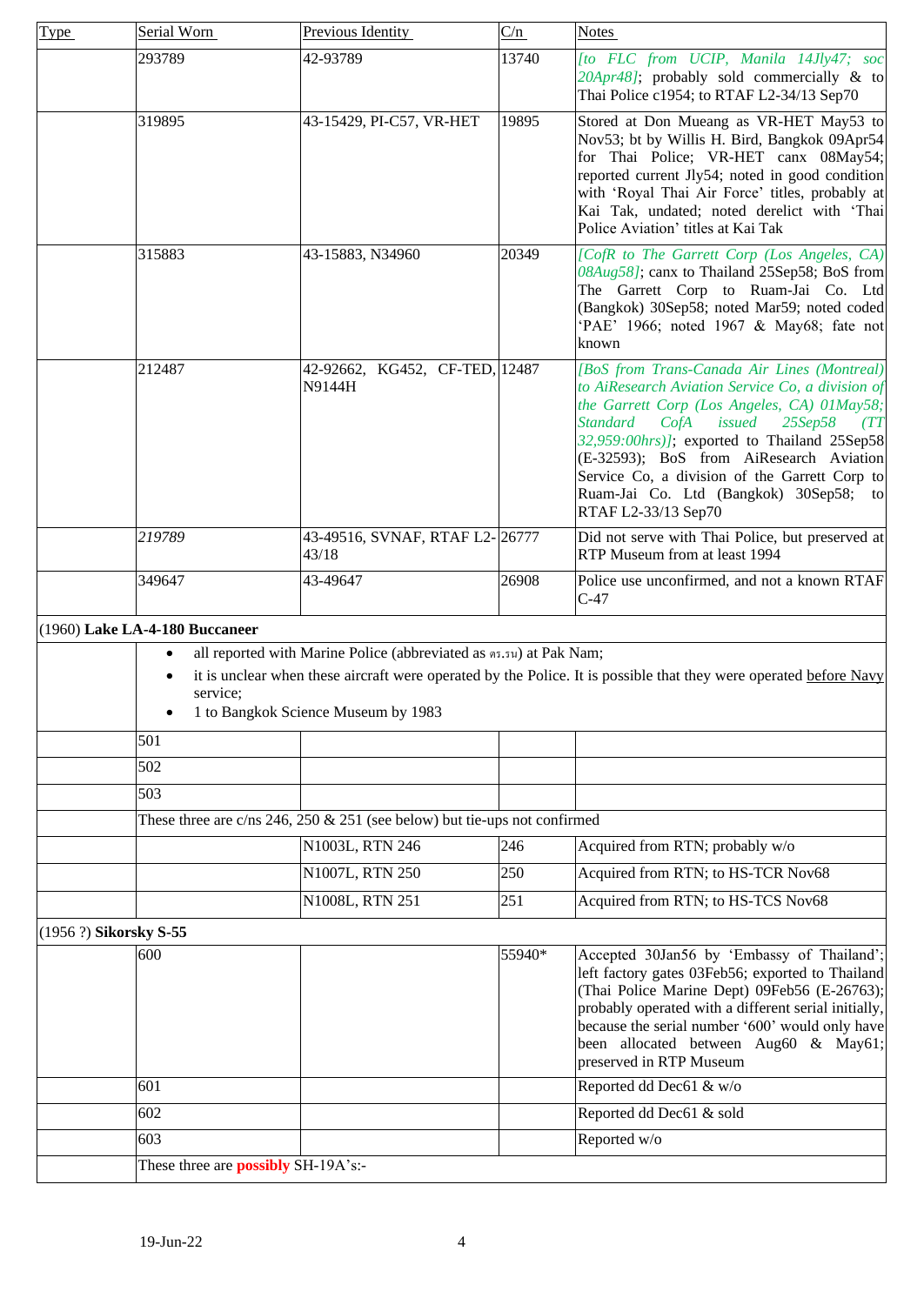<span id="page-4-2"></span><span id="page-4-1"></span><span id="page-4-0"></span>

| Type                 | Serial Worn             | Previous Identity  | C/n      | Notes                                                                                                                                                                                                                                                                                                                                                                                                                                                                                                |
|----------------------|-------------------------|--------------------|----------|------------------------------------------------------------------------------------------------------------------------------------------------------------------------------------------------------------------------------------------------------------------------------------------------------------------------------------------------------------------------------------------------------------------------------------------------------------------------------------------------------|
|                      |                         | 51-3849, H-9 (AAM) | 55076    | Active at Biggs, TX until 20Jun58 when<br>assigned to MAP contract 8H667; lost from SAC<br>06Jly58; gained by the AMC, Clark 15Jly58<br>('XS'); leased to Air America as H-9 16Mar60;<br>remained (on paper) at Clark until transfer to<br>AMC Tachikawa 30Jun60 (code 'XY'); to<br>USOM Thailand from Air America 10Mar61;<br>MAP Tachikawa 22Feb62; to Laos                                                                                                                                        |
|                      |                         | 51-3871, H-1 (AAM) | 55127    | Active at Plattsburgh, NY until 20Jun58 when<br>assigned to MAP contract 8H667; lost from SAC<br>06Jly58; gained by the AMC, Clark 15Jly58<br>('XS'); leased to Air America as H-1 16Mar60;<br>remained (on paper) at Clark until transfer to<br>AMC Tachikawa 30Jun60 (code 'XY'); to<br>USOM Thailand from Air America 10Mar61;<br>MAP Tachikawa 22Feb62; to Laos                                                                                                                                  |
|                      |                         | 51-3878, H-8 (AAM) | 55141    | Active at Suffolk County, NY until 20Jun58<br>when assigned to MAP contract 8H667; lost<br>from SAC 05Jly58; leased to Air America as H-<br>8 07Apr60; to USOM Thailand from Air<br>America 10Mar61; with AMC Tachikawa<br>10Jly61 (code 'XY'); MAP Tachikawa 11Jly61;<br>to Laos                                                                                                                                                                                                                    |
| $(1961)$ Cessna 310F |                         |                    |          |                                                                                                                                                                                                                                                                                                                                                                                                                                                                                                      |
|                      | 701                     | N5816X             | 310-0116 | Canx to Thailand 01May61; dd ex-Cessna<br>10May61; noted 1969; w/o 26Nov80                                                                                                                                                                                                                                                                                                                                                                                                                           |
|                      | 702                     | N5817X             | 310-0117 | Canx to Thailand 02May61; dd ex-Cessna<br>10May61; preserved in RTP Museum                                                                                                                                                                                                                                                                                                                                                                                                                           |
|                      | $(1962)$ Sikorsky S-62A |                    |          |                                                                                                                                                                                                                                                                                                                                                                                                                                                                                                      |
|                      | 801                     | N9F                | 62020    | Canx to Thailand 29Aug62; dd 30Aug62; noted<br>1971; preserved in RTP Museum                                                                                                                                                                                                                                                                                                                                                                                                                         |
|                      | 802                     |                    | 62028    | Exported to Thailand 12Dec62; dd 13Dec62;<br>believed w/o, possibly 1970; remains reported to<br>Anchorage Helicopter Services possibly as<br>spares for use in the repair on N978 (c/n 62009;<br>substantially damaged Kenai, AK 24Feb70)                                                                                                                                                                                                                                                           |
| (1963) Bell 204B     |                         |                    |          |                                                                                                                                                                                                                                                                                                                                                                                                                                                                                                      |
|                      | 912                     |                    | 2012     | mfg complete 09Dec63; exported to Thailand<br>13Dec63; dd 31Dec63; sold to Canada Jan79 &<br>shipped to Vancouver on 'MS Sagodha'; to C-<br>GAPJ Aug79                                                                                                                                                                                                                                                                                                                                               |
|                      | 913                     |                    | 2013     | mfg complete 09Dec63; exported to Thailand<br>13Dec63; dd 31Dec63; sold to Canada Jan79 &<br>shipped to Vancouver on 'MS Sagodha'; to C-<br>GJME Jly79                                                                                                                                                                                                                                                                                                                                               |
|                      | 914                     | N3086G             | 2019     | mfg complete 23Oct64; dd 23Oct64 to Agency<br>International<br>Development,<br>for<br>Thailand;<br>exported to Thailand May67; sold to Canada<br>Jan79 & shipped to Vancouver on<br>ʻMS<br>Sagodha'; to C-GAIP May80; [BoS from Apex<br>Helicopters Ltd to Southern Helicopters Inc<br>(Sarasota, FL) 19May81 & stored unregistered<br>with them; C-GAIP canx 11Aug81; BoS from<br>Southern Helicopters Inc to Chet Rasberry Inc<br>(Apple Valley, CA) 10Mar91; to N204SH Oct91;<br>Expired 30Sep13] |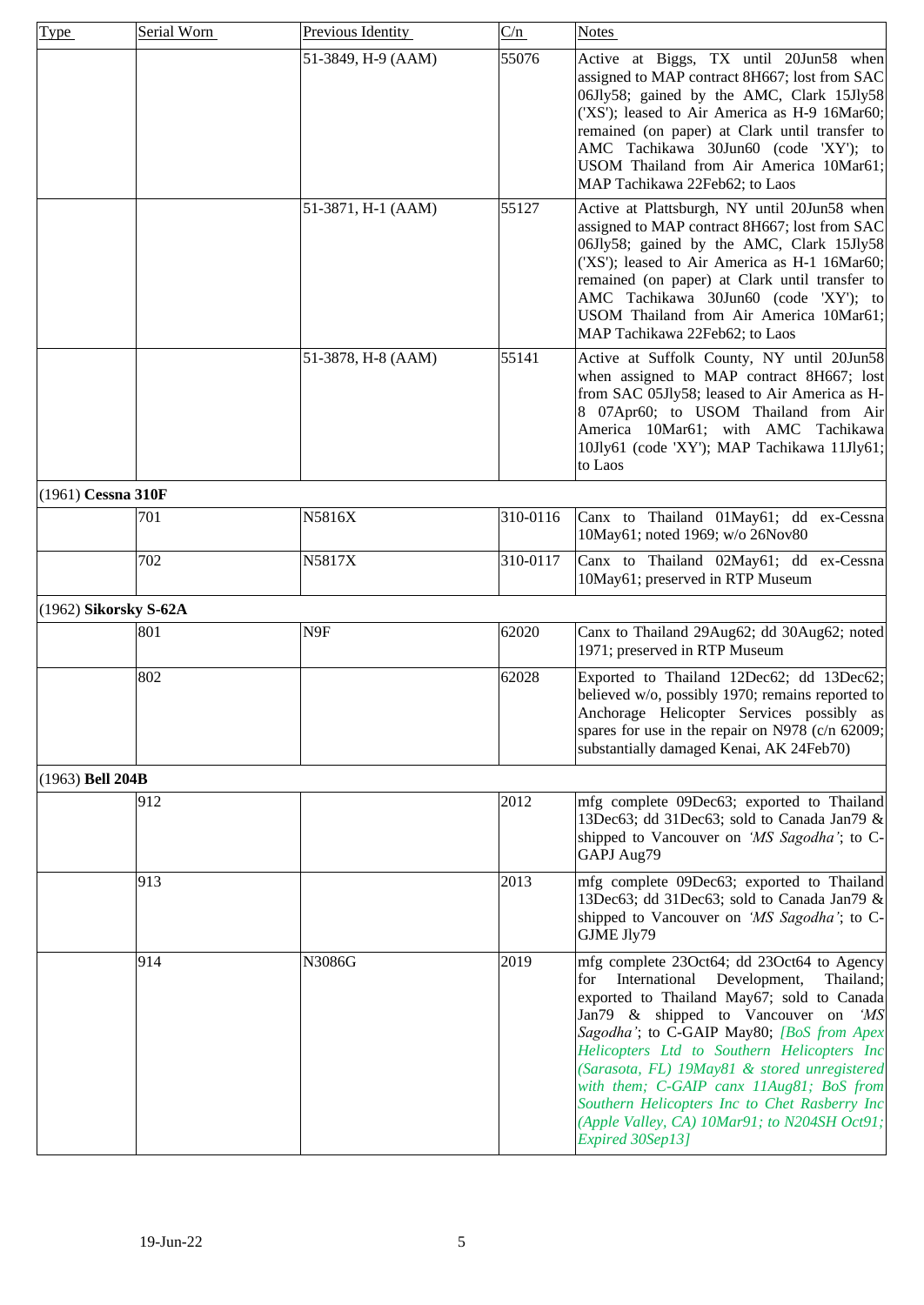<span id="page-5-0"></span>

| Type                   | Serial Worn | Previous Identity | C/n   | <b>Notes</b>                                                                                                                                                                                                                                                                                                                                                |
|------------------------|-------------|-------------------|-------|-------------------------------------------------------------------------------------------------------------------------------------------------------------------------------------------------------------------------------------------------------------------------------------------------------------------------------------------------------------|
|                        | 915         |                   | 2045  | mfg complete 17May66; exported to Thailand<br>20May66 (E-74012); dd 27May66 to Dept. of<br>Tech. Economic Corp, Thailand; possibly the<br>Bell 204 which was w/o 1967 at Don Mueang<br>when hit by jet blast from a PanAm Boeing 707                                                                                                                        |
|                        | 916         |                   | 2062  | mfg complete 29Jun67; exported to Thailand<br>24Jly67 (E-76437); dd 28Jly67 to Ministry of<br>National Development, Thailand                                                                                                                                                                                                                                |
|                        | 917         |                   | 2063  | mfg complete 28Jly67; exported to Thailand<br>24Jly67 (E-76438); dd 28Jly67 to Ministry of<br>National Development, Thailand; sold to Canada<br>Jan79 & shipped to Vancouver on 'MS<br>Sagodha'; to C-GEAP Aug79                                                                                                                                            |
|                        | 918         |                   | 2064  | Exported to Thailand 24Jly67 (E-76439); mfg<br>complete 28Jly67; dd 28Jly67 to Ministry of<br>National Development, Thailand; sold to Canada<br>Jan79 & shipped to Vancouver on<br>ʻMS<br>Sagodha'; to C-GJLV Jly79                                                                                                                                         |
|                        | 919         |                   | 2066  | Exported to Thailand 08Aug67; dd 22Aug67 to<br>Ministry of National Development, Thailand;<br>mfg complete 28Aug67; damaged 26Dec75; BoS<br>from Thai Police to Franklin Fee 25Sep83; BoS<br>from Franklin Fee to Southern Aero Corp<br>05Oct83; Aircraft Registration Application for<br>N4580Y 21Oct83; CofA issued 27Mar84; w/o<br>16Apr97; canx 29Apr02 |
|                        | 920         |                   | 2067  | Exported to Thailand 16Aug67; mfg complete<br>18Aug67; dd 21Aug67 to Ministry of National<br>Development, Thailand; sold to Canada Jan79 &<br>shipped to Vancouver on 'MS Sagodha'; to (C-<br>GKWC), C-GSHK Aug79                                                                                                                                           |
|                        | 921         |                   | 2068  | Exported to Thailand 19Aug67; mfg complete<br>25Aug67; dd 25Aug67 to Ministry of National<br>Development, Thailand                                                                                                                                                                                                                                          |
| $(1964)$ Hiller UH-12E |             |                   |       |                                                                                                                                                                                                                                                                                                                                                             |
| <b>UH-12E</b>          | 1001        |                   | 2247  | Exported to Thailand (United Auto Test &<br>Service Equipment Co) 17Aug64 (E-46584);<br>w/o; not listed current 05Sep69                                                                                                                                                                                                                                     |
| <b>UH-12E</b>          | 1002        |                   | 2294  | Exported to Thailand (United Auto Test &<br>Service Equipment Co) 21Aug64 (E-46586);<br>listed current 05Sep69; to HS-TZB Jun87                                                                                                                                                                                                                             |
| <b>UH-12E</b>          | 1003        |                   | 2295  | Exported to Thailand (United Auto Test &<br>Service Equipment Co) 14Aug64 (E-46583);<br>listed current 05Sep69; to HS-TZC Jun87                                                                                                                                                                                                                             |
| <b>UH-12E</b>          | 1004        |                   | 2296  | Exported to Thailand (United Auto Test &<br>Service Equipment Co) 19Aug64 (E-46585);<br>listed current 05Sep69; to HS-TZD Jun87                                                                                                                                                                                                                             |
| <b>UH-12E</b>          | 1005        |                   | 2312  | Exported to Thailand (United Auto Test &<br>Service Equipment Co) 04Sep64 (E-46588);<br>listed current 05Sep69; to HS-TZE Jun87                                                                                                                                                                                                                             |
| <b>UH-12E</b>          | 1006        |                   | 2314* | Exported to Thailand (United Auto Test &<br>Service Equipment Co) 02Sep64 (E-46587);<br>listed current 05Sep69; preserved as n5-1009 in<br><b>RTP</b> Museum                                                                                                                                                                                                |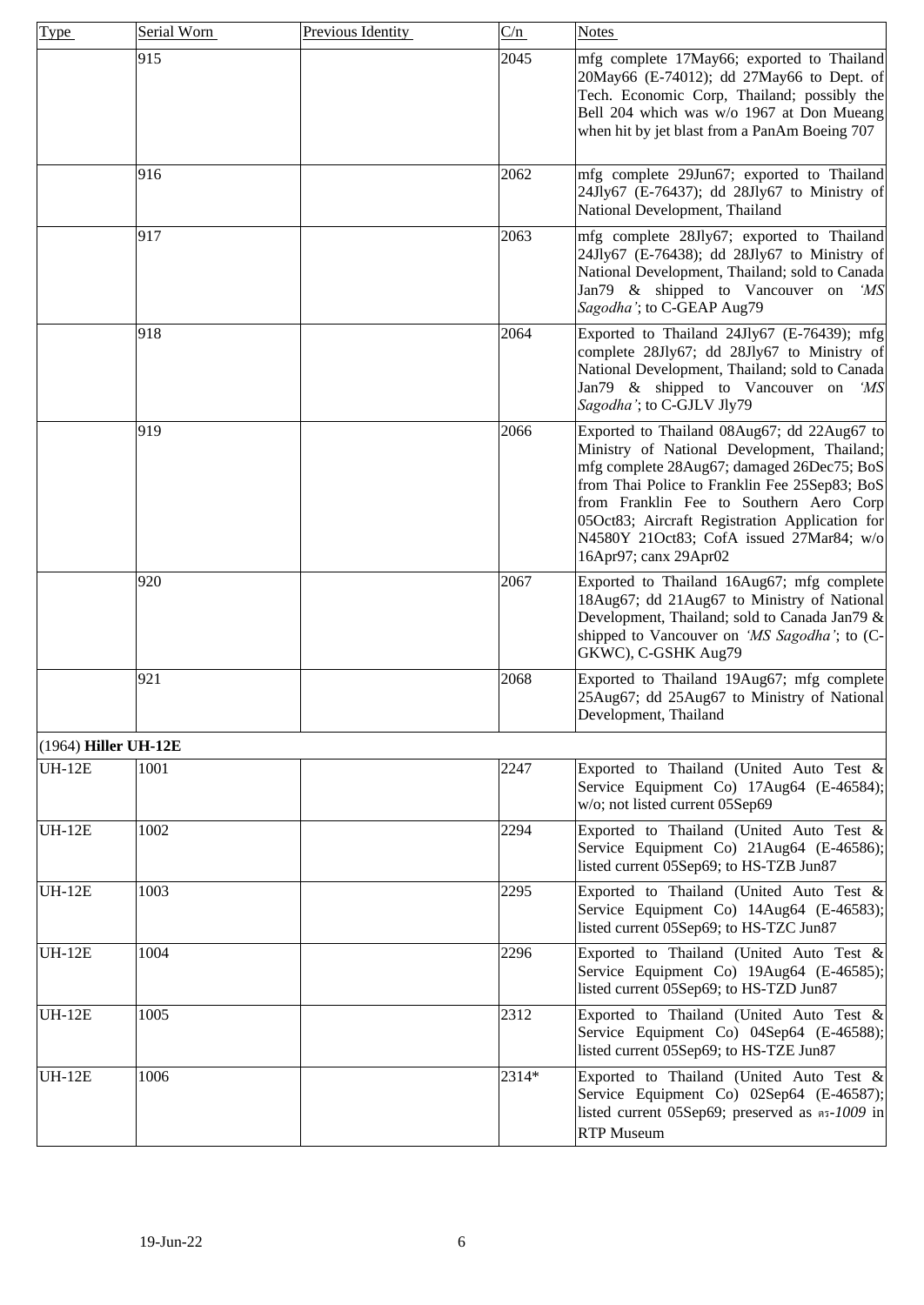<span id="page-6-1"></span><span id="page-6-0"></span>

| Type                 | Serial Worn           | Previous Identity                                                                                 | C/n   | <b>Notes</b>                                                                                                                                                                                                                                       |
|----------------------|-----------------------|---------------------------------------------------------------------------------------------------|-------|----------------------------------------------------------------------------------------------------------------------------------------------------------------------------------------------------------------------------------------------------|
| <b>UH-12E4</b>       | 1007                  | N90455                                                                                            | 2316  | CofR to Hiller Aircraft Co (Palo Alto, CA)<br>02Feb65; N90455 canx 02Mar65; exported to<br>Thailand (United Auto Test & Service<br>Equipment Co) 29Jun65 (E-46615); listed<br>current 05Sep69; w/o Dec70                                           |
| <b>UH-12E</b>        | 1008                  |                                                                                                   | 2344  | Exported to Thailand (United Auto Test &<br>Service Equipment Co) 07Jly65 (E-46616);<br>listed current 05Sep69; to HS-TZF Jun87                                                                                                                    |
| (1965) Kawasaki KH-4 |                       |                                                                                                   |       |                                                                                                                                                                                                                                                    |
|                      |                       | the tie-ups of Police serial to c/n are not absolutely confirmed                                  |       |                                                                                                                                                                                                                                                    |
|                      | 1101                  |                                                                                                   | 2067  | dd 30Sep65; to VH-LWS Jly98                                                                                                                                                                                                                        |
|                      | 1102                  |                                                                                                   | 2075  | dd 30Sep65; w/o 29Sep75                                                                                                                                                                                                                            |
|                      | 1103                  |                                                                                                   | 2081  | dd 16Sep66; to Australia                                                                                                                                                                                                                           |
|                      | 1104                  |                                                                                                   | 2082  | dd 16Sep66; to VH-KSU Sep87                                                                                                                                                                                                                        |
|                      | 1105                  |                                                                                                   | 2083  | dd 16Sep66                                                                                                                                                                                                                                         |
|                      | 1106                  |                                                                                                   | 2086  | dd 16Sep66; to Australia                                                                                                                                                                                                                           |
|                      | 1107                  |                                                                                                   | 2087  | dd 16Sep66                                                                                                                                                                                                                                         |
|                      | 1108                  |                                                                                                   | 2088* | dd 16Sep66; ground instructional as øs1104 at<br>CATC, Bangkok                                                                                                                                                                                     |
|                      | 1109                  |                                                                                                   | 2184  | dd 23Sep71; to Australia                                                                                                                                                                                                                           |
|                      | 1110                  |                                                                                                   | 2185  | dd 23Sep71; to VH-KSJ Sep86                                                                                                                                                                                                                        |
|                      | 1111                  |                                                                                                   | 2186  | dd 23Sep71; to VH-HFV Jly87                                                                                                                                                                                                                        |
|                      | 1112                  |                                                                                                   | 2188  | dd 23Sep71; to VH-JAJ Jun86                                                                                                                                                                                                                        |
|                      | 1113                  |                                                                                                   | 2190  | dd 23Sep71; noted at Don Mueang Mar83; to<br>VH-FNZ Aug97                                                                                                                                                                                          |
|                      | 1114                  |                                                                                                   | 2191  | dd 23Sep71; w/o 28Feb74                                                                                                                                                                                                                            |
|                      | 1115                  |                                                                                                   | 2192  | dd 23Sep71; to VH-JWB Jly86                                                                                                                                                                                                                        |
|                      | 1116                  |                                                                                                   | 2198* | dd 30Sep73; preserved as n5-1119 in RTP<br>Museum                                                                                                                                                                                                  |
|                      | 1117                  |                                                                                                   | 2199  | dd 30Sep73; to VH-JPH Dec87                                                                                                                                                                                                                        |
|                      | 1118                  |                                                                                                   | 2200  | dd 30Sep73; to VH-JWA Apr86                                                                                                                                                                                                                        |
|                      | 1119                  |                                                                                                   | 2201* | mfg Jun73 from data plate; dd 30Sep73; w/o<br>22Jan77; wrecked pod noted in 'Tango' Takhli<br>store Feb04 thro' Jan05; to 'US Camping' store,<br>Jomtien by Dec07; gone by Mar09; reported at<br>Elephant Kingdom Crocodile Farm, Jomtien<br>Nov19 |
|                      | 1120                  |                                                                                                   | 2202  | dd 30Sep73; to VH-ALE Sep97                                                                                                                                                                                                                        |
|                      |                       | 2 other KH-4's were delivered to Thai Customs;<br>Serial tie-ups below are assumed, not confirmed |       |                                                                                                                                                                                                                                                    |
|                      | Customs 301           |                                                                                                   | 2078  | dd May65 to Thai Customs                                                                                                                                                                                                                           |
|                      | Customs 302           |                                                                                                   | 2143* | dd 27Oct68 to Thai Customs; reported stored at<br>Bangphra Sep87; noted stored at 'Tango'<br>Saraburi Aero Park Sep07; gone by Aug08;<br>listed for sale on eBay Aug08                                                                             |
|                      | (1966) DHC-4A Caribou |                                                                                                   |       |                                                                                                                                                                                                                                                    |
|                      | 12251                 |                                                                                                   | 251   | Accepted 07Nov66; dd 14Nov66; w/o 24Mar70                                                                                                                                                                                                          |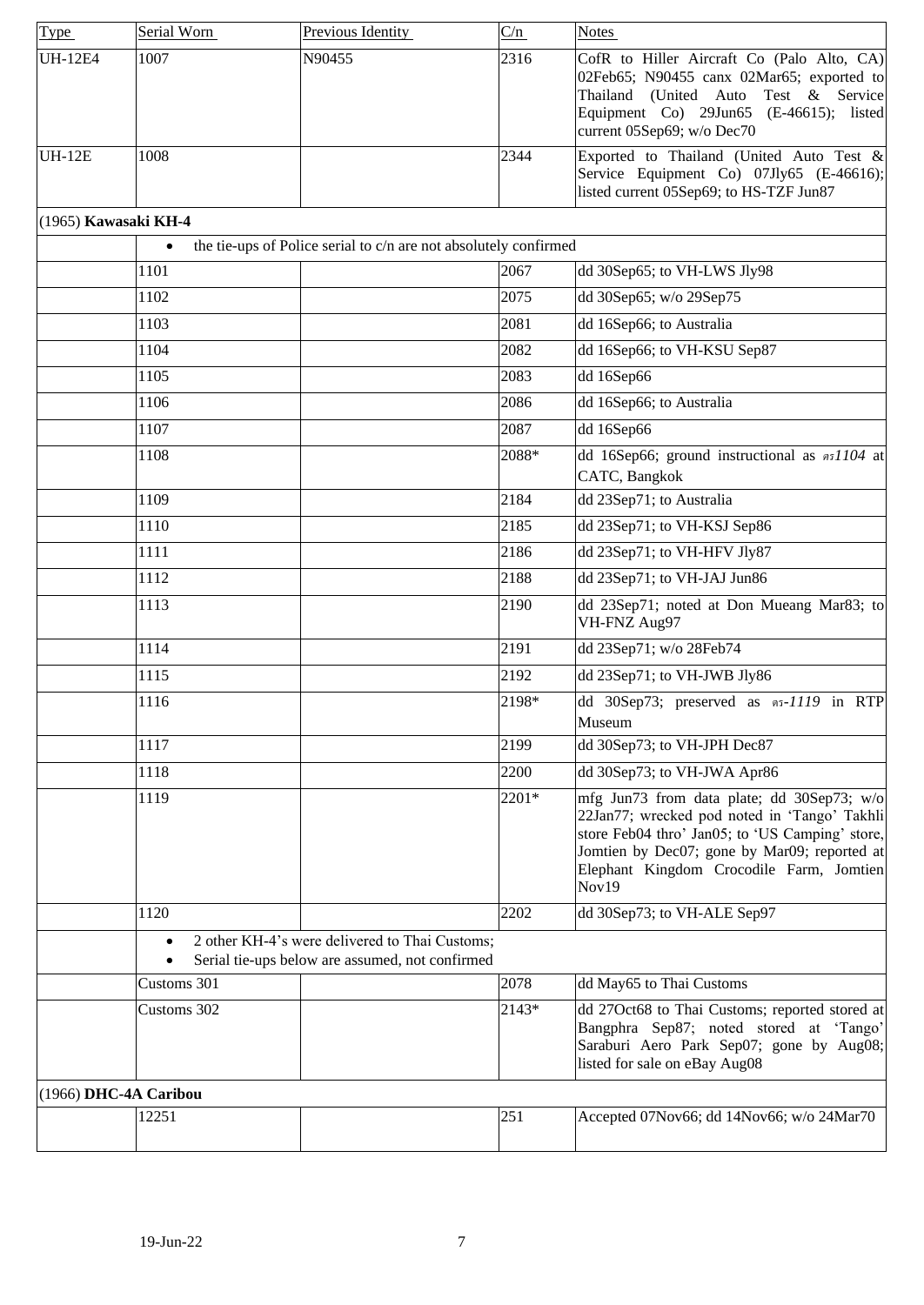<span id="page-7-1"></span><span id="page-7-0"></span>

| Type | Serial Worn                    | Previous Identity    | C/n  | <b>Notes</b>                                                                                                                                                                                                                                                                                                                             |
|------|--------------------------------|----------------------|------|------------------------------------------------------------------------------------------------------------------------------------------------------------------------------------------------------------------------------------------------------------------------------------------------------------------------------------------|
|      | 12257                          |                      | 257  | Accepted 05Dec67; noted Mar71, Mar83 &<br>Feb87; noted wfu Jan98 thro' May06; to Police<br>Cadet School, Nakhon Pathom Nov06                                                                                                                                                                                                             |
|      | 12271                          |                      | 271  | Accepted 07Mar69 & dd 11Mar69; noted Sep69,<br>Mar83 & Feb87; noted wfu Jly94 thro' May06;<br>to Naresuan Camp, Hua Hin by Oct06                                                                                                                                                                                                         |
|      | (1967) Beagle D5/180 Husky     |                      |      |                                                                                                                                                                                                                                                                                                                                          |
|      | 1409                           |                      | 3687 | mfg at Rearsby from Jly66; dd Feb67; preserved<br>in RTP Museum                                                                                                                                                                                                                                                                          |
|      | (1967) Fairchild Hiller FH1100 |                      |      |                                                                                                                                                                                                                                                                                                                                          |
|      | 1501                           | N533F (regd 27Sep66) | 33   | Exported to Thailand (Dept. of Technical &<br>Econ. Coop., Ministry of National Development)<br>1967 (E-82604); listed current 05Sep69; N533F<br>canx 07Jan71; w/o 24Sep77                                                                                                                                                               |
|      | 1502                           |                      | 56   | Exported to Thailand 18Aug67 (E-82607); listed<br>current 05Sep69; sold to Singapore General<br>Aviation Service Co. Pte. Ltd Jan79; BoS to<br>Crow Equities Ltd (Calgary) 03Apr79; BoS to<br>Liftair International Ltd (Calgary) 20Apr79;<br>shipped to Vancouver on 'MS Sagodha'; to (C-<br>GKHG) 1979; [then N37526, C-GSOT, N29985]  |
|      | 1503                           |                      | 57   | Exported to Thailand 21Aug67 (E-82608); listed<br>current 05Sep69; sold to Singapore General<br>Aviation Service Co. Pte. Ltd Jan79; BoS to<br>Crow Equities Ltd (Calgary) 03Apr79; BoS to<br>Liftair International Ltd (Calgary) 20Apr79;<br>shipped to Vancouver on 'MS Sagodha'; to (C-<br>GKIC) Jly79; [then N8500V, C-GPEI, N29917] |
|      | 1504                           |                      | 58   | Exported to Thailand 24Aug67 (E-82609); listed<br>current 05Sep69; sold to Singapore General<br>Aviation Service Co. Pte. Ltd Jan79: BoS tol<br>Crow Equities Ltd (Calgary) 03Apr79; BoS to<br>Liftair International Ltd (Calgary) 20Apr79;<br>shipped to Vancouver on 'MS Sagodha'; to (C-<br>GKIK) Jly79; [then N4258U]                |
|      | 1505                           |                      | 59   | Exported to Thailand 24Aug67 (E-82610); listed<br>current 05Sep69; w/o 28Jun73; ground<br>instructional at CATC, Bangkok (data plate<br>checked; call sign plate marked 1502)                                                                                                                                                            |
|      | 1506                           |                      | 60   | Exported to Thailand 30Aug67 (E-82611); listed<br>current 05Sep69; sold to Singapore General<br>Aviation Service Co. Pte. Ltd Jan79; BoS to<br>Crow Equities Ltd (Calgary) 03Apr79; BoS to<br>Liftair International Ltd (Calgary) 20Apr79;<br>shipped to Vancouver on 'MS Sagodha'; to (C-<br>GKIY) 1979; [then N4258V]                  |
|      | 1507                           | N761F                | 61   | Exported to Thailand 01Sep67 (E-82612); listed<br>current 05Sep69; believed w/o; N761F canx as<br>Expired 22Jly11                                                                                                                                                                                                                        |
|      | 1508                           | N762F                | 62   | Exported to Thailand 01Sep67 (E-82613); listed<br>current 05Sep69; N762F canx as Expired<br>19Jly11                                                                                                                                                                                                                                      |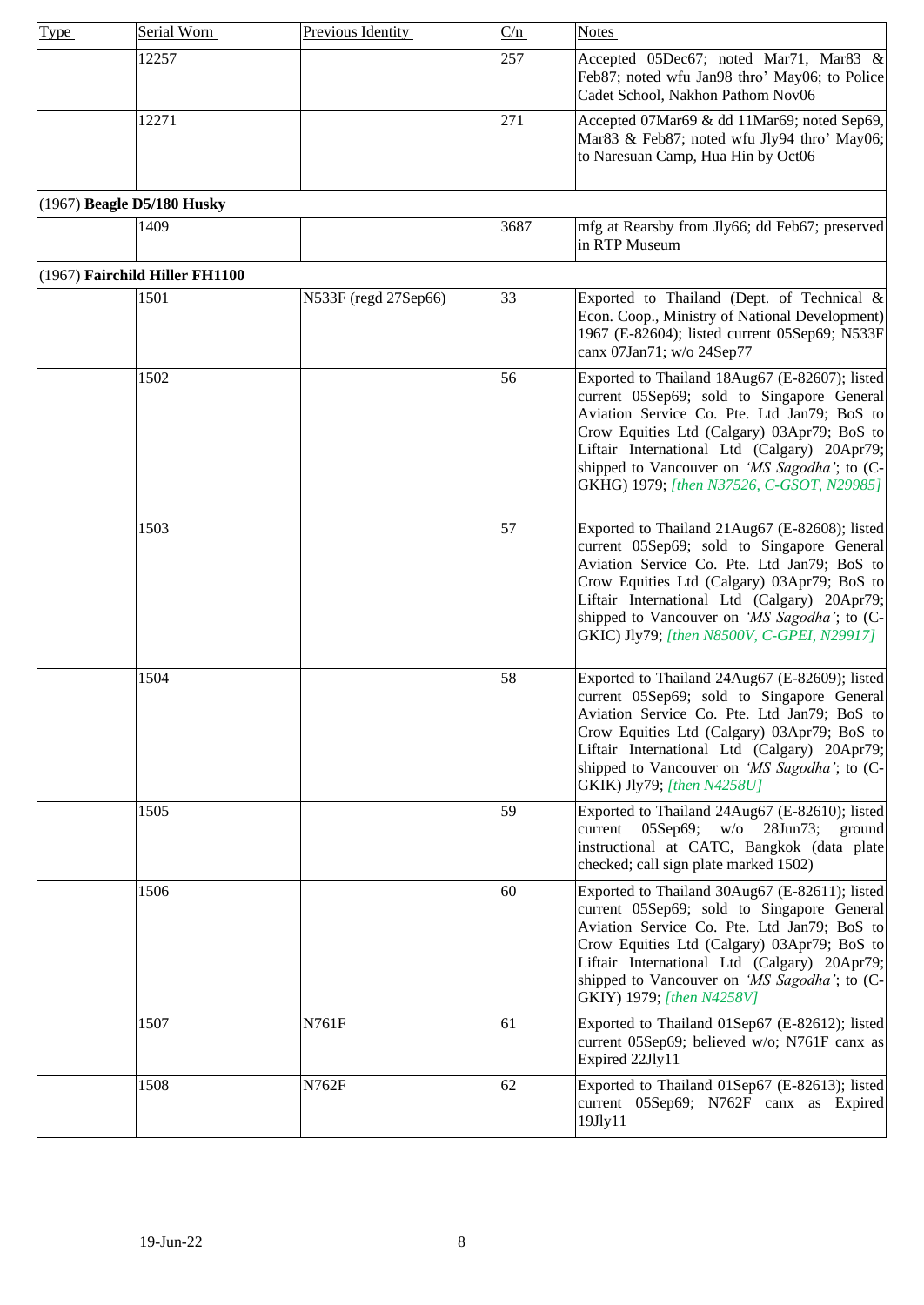<span id="page-8-0"></span>

| <b>Type</b> | Serial Worn                      | Previous Identity                         | C/n   | <b>Notes</b>                                                                                                                                                                                                                                                                                                                                                                                                                                                                                                                                                                                                                                                                         |
|-------------|----------------------------------|-------------------------------------------|-------|--------------------------------------------------------------------------------------------------------------------------------------------------------------------------------------------------------------------------------------------------------------------------------------------------------------------------------------------------------------------------------------------------------------------------------------------------------------------------------------------------------------------------------------------------------------------------------------------------------------------------------------------------------------------------------------|
|             | 1509                             |                                           | 63    | Exported to Thailand 07Sep67 (E-82615); listed<br>current 05Sep69; sold to Singapore General<br>Aviation Service Co. Pte. Ltd Jan79; BoS to<br>Crow Equities Ltd (Calgary) 03Apr79; BoS to<br>Liftair International Ltd (Calgary) 20Apr79;<br>shipped to Vancouver on 'MS Sagodha'; to (C-<br>GKKG) 1979; [then N4258X]                                                                                                                                                                                                                                                                                                                                                              |
|             | 1510                             |                                           | 64    | Exported to Thailand 06Sep67 (E-82614); listed<br>current 05Sep69; sold to Singapore General<br>Aviation Service Co. Pte. Ltd Jan79; BoS to<br>Crow Equities Ltd (Calgary) 03Apr79; BoS to<br>Liftair International Ltd (Calgary) 20Apr79;<br>shipped to Vancouver on 'MS Sagodha'; to (C-<br>GKJG) Jly79; [then N5020F]                                                                                                                                                                                                                                                                                                                                                             |
|             | 1511                             |                                           | 65    | Exported to Thailand 12Sep67 (E-82616); not<br>listed current 05Sep69; believed w/o Mar77                                                                                                                                                                                                                                                                                                                                                                                                                                                                                                                                                                                            |
|             | 1512                             |                                           | 66    | Exported to Thailand 15Sep67 (E-82617); listed<br>current 05Sep69; sold to Singapore General<br>Aviation Service Co. Pte. Ltd Jan79; BoS to<br>Crow Equities Ltd (Calgary) 03Apr79; BoS to<br>Liftair International Ltd (Calgary) 20Apr79;<br>shipped to Vancouver on 'MS Sagodha'; BoS to<br>Ed Darvill Copters Ltd (Edmonton); to (C-<br>GKJP) Jly79; [then N4258Y 1981; canx<br>22Feb93 to HK-3672X]                                                                                                                                                                                                                                                                              |
|             | 1513                             |                                           | 67    | Exported to Thailand 15Sep67 (E-82618); listed<br>current 05Sep69; sold to Singapore General<br>Aviation Service Co. Pte. Ltd Jan79; BoS to<br>Crow Equities Ltd (Calgary) 03Apr79; BoS to<br>Liftair International Ltd (Calgary) 20Apr79;<br>shipped to Vancouver on 'MS Sagodha'; to (C-<br>GKJV) Jly79; [then N42583]                                                                                                                                                                                                                                                                                                                                                             |
|             | 1514                             |                                           | 68    | Exported to Thailand 19Sep67 (E-82620); listed<br>current 05Sep69                                                                                                                                                                                                                                                                                                                                                                                                                                                                                                                                                                                                                    |
|             | 1515                             |                                           | 69    | Exported to Thailand 19Sep67 (E-82621); listed<br>current 05Sep69; sold to Canada Jan79 &<br>shipped to Vancouver on 'MS Sagodha'; to C-<br>GGBJ 1979; [then N8133N]                                                                                                                                                                                                                                                                                                                                                                                                                                                                                                                 |
|             | 1516                             |                                           | 70    | Exported to Thailand 20Sep67 (E-82622); listed<br>current 05Sep69; w/o 03Sep70                                                                                                                                                                                                                                                                                                                                                                                                                                                                                                                                                                                                       |
|             | (1969) Pilatus PC-6 Turbo Porter |                                           |       |                                                                                                                                                                                                                                                                                                                                                                                                                                                                                                                                                                                                                                                                                      |
|             | $\bullet$                        | Accident to an unidentified PC-6 in Aug70 |       |                                                                                                                                                                                                                                                                                                                                                                                                                                                                                                                                                                                                                                                                                      |
| PC-6B2-H2   | 1601                             | N2789R                                    | 2030* | CofR for N2789R to Fairchild-Hiller Corp<br>(Hagerstown, MD) 26May69; ferry permit<br>issued 28May69 for delivery from Warwick, RI<br>to Bangkok, via Moncton, Canada & Azores;<br>listed current 05Sep69; exported to Thailand<br>(Civil Police Administration, Ministry of<br>Interior) 24Sep69; noted Dec70 thro' Jan01;<br>fuselage noted stored outside at Don Mueang<br>(under Caribou 12271 wing) Aug02 thro'<br>May06; fuselage still stored outside after<br>Caribou moved & noted thro' Jan13; moved to<br>airliner scrap compound Oct13; moved to Don<br>Mueang<br>Technical<br>College<br>Feb17<br>&<br>reassembled as HS-DMTC; to Mae Ka Tai,<br>Chiang Mai by mid-2017 |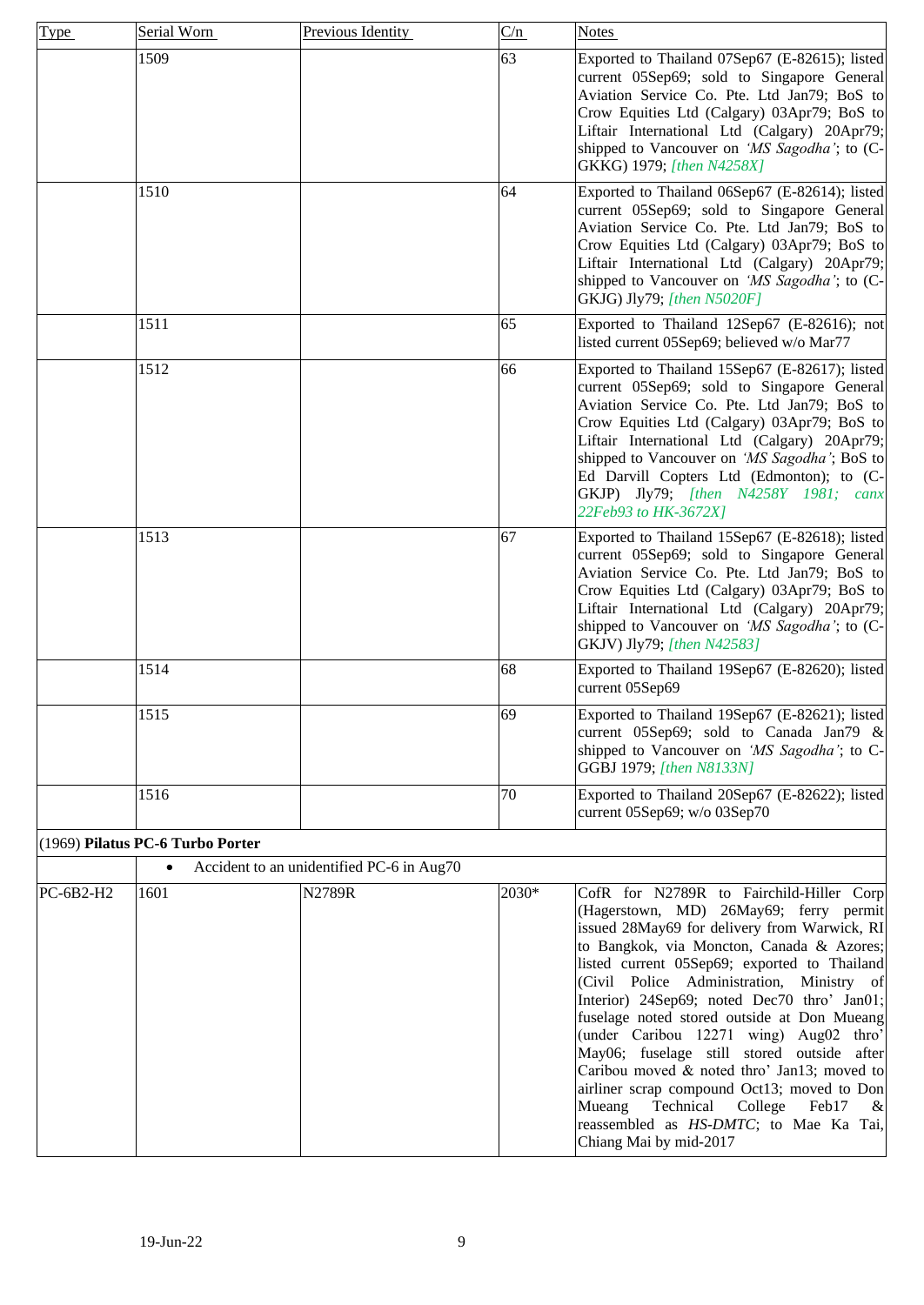| <b>Type</b>     | Serial Worn | Previous Identity | C/n  | <b>Notes</b>                                                                                                                                                                                                                                                                                                                                                                                                                                                                                                                                                                                                                                                                                                                                                                                                                                           |
|-----------------|-------------|-------------------|------|--------------------------------------------------------------------------------------------------------------------------------------------------------------------------------------------------------------------------------------------------------------------------------------------------------------------------------------------------------------------------------------------------------------------------------------------------------------------------------------------------------------------------------------------------------------------------------------------------------------------------------------------------------------------------------------------------------------------------------------------------------------------------------------------------------------------------------------------------------|
| PC-6B2-H2       | 1602        | <b>N2790R</b>     | 2031 | Aircraft Registration Application for N2790R by<br>Fairchild-Hiller<br>Corp<br>(Hagerstown,<br>MD)<br>23Apr69; ferry permit issued 28May69 for<br>delivery from Warwick, RI to Bangkok, via<br>Moncton, Canada & Azores; exported to<br>Thailand 16May69 (E-82687); listed current<br>05Sep69; possibly damaged Aug70; N2790R<br>canx 06Jan71; w/o 17Jan75                                                                                                                                                                                                                                                                                                                                                                                                                                                                                             |
| PC-6B2-H2       | 1603        | N2791R            | 2032 | Aircraft Registration Application for N2791R by<br>Fairchild-Hiller<br>Corp<br>(Hagerstown,<br>MD)<br>23Apr69; ferry permit issued 28May69 for<br>delivery from Warwick, RI to Bangkok, via<br>Moncton, Canada & Azores; exported to<br>Thailand 16May69 (E-82686); listed current<br>05Sep69; N2791R canx 06Jan71; w/o 09May95<br>or 11Nov95; wreck noted at Don Mueang Nov95<br>thro' Jan00; remains sold at auction 04Nov00;<br>parts noted at Bankstown, Sydney 2008                                                                                                                                                                                                                                                                                                                                                                               |
| PC-6B2-H2       | 1604        | N2792R            | 2043 | CofR for N2792R to Fairchild-Hiller Corp<br>(Hagerstown, MD) 26May69; ferry permit<br>issued 28May69 for delivery from Warwick, RI<br>to Bangkok, via Moncton, Canada & Azores; F-<br>H repaired 'major damage to fuselage bottom'<br>Jun69; listed current 05Sep69; exported to<br>Thailand (Civil Police Administration, Ministry<br>of Interior) 24Sep69; noted wfu Aug04; noted<br>engineless May05 thro' May06; noted being<br>restored Jan07; noted wfu Jan10; remained<br>parked at Don Mueang during Nov11 floods &<br>noted stored at Don Mueang thro' Jan13;<br>believed moved to Nong Khor by Oct13, but<br>moved on by Nov13; fuselage reported in use as<br>a jump trainer at Pattaya Eastern airfield Jly16;<br>noted as a jump trainer with Thai Sky<br>Adventures Co. Ltd at Banana Aug19; noted at<br>Nong Khor as jump trainer Feb21 |
| <b>PC-6C-H2</b> | 1605        | N21438            | 2063 | Exported to Thailand (Athon Swai & Sons Co.<br>Inc, Bangkok) 12Mar73 (E-99537); noted<br>dismantled Mar83; noted wfu Jan99 thro'<br>Aug04; noted active Aug05; noted wfu Jan10;<br>remained parked at Don Mueang during Nov11<br>floods & noted stored at Don Mueang thro'<br>Oct18; donated to Don Mueang Technical<br>College Nov18; repainted in Police livery by<br>Dec18 & noted thro' Jly19; moved to 'Tango'<br>Don Mueang 23Aug19 in exchange for Queen<br>Air 06892; noted in storage at Banana Sep21                                                                                                                                                                                                                                                                                                                                         |
| <b>PC-6C-H2</b> | 1606        | N21441            | 2064 | Exported to Thailand (Athon Swai & Sons Co.<br>Inc, Bangkok) 12Mar73 (E-99538); noted wfu<br>Jan99; noted engineless May05 thro' Jan10; to<br>Army Aviation Museum, Saphan Nak by Jan12<br>as '0704'                                                                                                                                                                                                                                                                                                                                                                                                                                                                                                                                                                                                                                                   |
| <b>PC-6C-H2</b> | 1607        | N21442            | 2065 | Exported to Thailand (Athon Swai & Sons Co.<br>Inc, Bangkok)<br>12Mar73<br>$(E-99539);$<br>W/O<br>15Sep84                                                                                                                                                                                                                                                                                                                                                                                                                                                                                                                                                                                                                                                                                                                                              |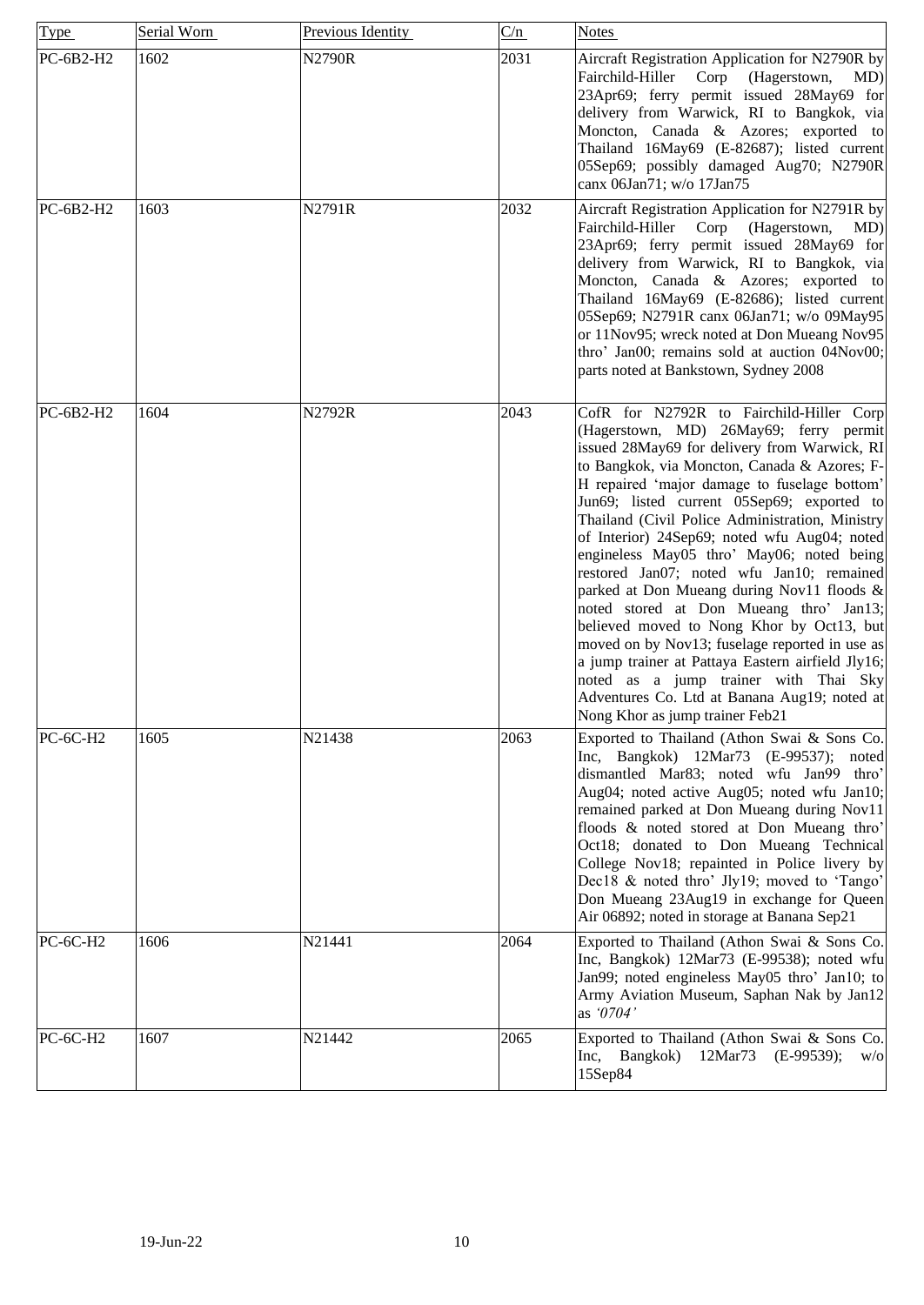<span id="page-10-0"></span>

| Type                   | Serial Worn | Previous Identity                               | C/n   | <b>Notes</b>                                                                                                                                                                                                                                                                                                                                                                                                                                                                                                               |
|------------------------|-------------|-------------------------------------------------|-------|----------------------------------------------------------------------------------------------------------------------------------------------------------------------------------------------------------------------------------------------------------------------------------------------------------------------------------------------------------------------------------------------------------------------------------------------------------------------------------------------------------------------------|
| <b>PC-6C-H2</b>        | 1608        | N21443                                          | 2066  | Exported to Thailand (Athon Swai & Sons Co.<br>Inc, Bangkok) 12Mar73 (E-99540); noted<br>Mar83; noted active 2002 thro' 2004; noted<br>engineless May05 thro' May06; noted active<br>Jan10; remained parked at Don Mueang during<br>Nov11 floods & noted stored at Don Mueang<br>thro' Jan18; gone by Oct18                                                                                                                                                                                                                |
| PC-6B2-H2              | 1609        | HB-FGB                                          | 733   | 09Mar72<br>(ex-Switzerland,<br>reported<br>dd<br>to<br>MinAg); inscribed Given by the King specifically<br>for the purpose of rain-making, 19 August 1972;<br>noted Nov72 & Mar83; noted active 2002 thro'<br>Jan10; remained parked at Don Mueang during<br>Nov11 floods & noted stored at Don Mueang; to<br>RTP Museum, Tha Raeng (Ram Inthra) cApr19                                                                                                                                                                    |
| $PC-6B2-H2$            | 1610        | N21444                                          | 2067  | Exported to Thailand (Athon Swai & Sons Co.<br>Inc, Bangkok) 12Mar73 (E-99541); w/o 04Jun80                                                                                                                                                                                                                                                                                                                                                                                                                                |
| (1969) Bell 205 / UH-1 |             |                                                 |       |                                                                                                                                                                                                                                                                                                                                                                                                                                                                                                                            |
|                        |             | Accident to unidentified Bell 205A-1 on 15May79 |       |                                                                                                                                                                                                                                                                                                                                                                                                                                                                                                                            |
| $UH-1H$                | 1701        | 68-16105                                        | 10764 | dd new Sep69; noted active Aug03 thro' Jun13;<br>w/o 13Nov14                                                                                                                                                                                                                                                                                                                                                                                                                                                               |
| $UH-1H$                | 1702        | 68-16106                                        | 10765 | dd new Sep69; w/o 08Aug80                                                                                                                                                                                                                                                                                                                                                                                                                                                                                                  |
| $UH-1H$                | 1703        | 68-16107                                        | 10766 | dd new Sep69; noted Jan01; noted stored outside<br>rotorless at Don Mueang by Jan10 & thro'<br>Apr16; to display at Khon Kaen by May16                                                                                                                                                                                                                                                                                                                                                                                     |
| $UH-1H$                | 1704        | 68-16108                                        | 10767 | dd new Sep69; damaged 30May85; noted Oct00;<br>boom only noted at Don Mueang by Aug02                                                                                                                                                                                                                                                                                                                                                                                                                                      |
| $UH-1H$                | 1705        | 68-16109                                        | 10768 | dd new Sep69; noted Aug03; noted stored<br>rotorless outside on Royal Thai Police apron,<br>Don Mueang by May05 & thro' Jan10; displayed<br>at CPTD, Salaya by Feb13 (not there Dec12)                                                                                                                                                                                                                                                                                                                                     |
| $UH-1H$                | 1706        | 68-16110                                        | 10769 | dd new Sep69; noted Mar83; wreck noted<br>dumped under water tower at Tha Raeng (Ram<br>Inthra) Apr88 thro' May06                                                                                                                                                                                                                                                                                                                                                                                                          |
| $UH-1H$                | 1707        | 68-16111                                        | 10770 | dd new Sep69; noted Mar83 thro' Jan95; derelict<br>in Police hangar, Don Mueang until pod moved<br>outside Jan96; pod & boom loaded into container<br>10Apr96 & shipped out (noted at Vancouver<br>Aug97); noted at Don Mueang complete Aug03<br>thro' May06; boom (possibly an old one?) noted<br>in Don Mueang hangar Jan07, but not noted<br>Jan10; noted active Mar14 thro' Nov18; last<br>flight 15Nov18; to Senee Ronayut Police Camp,<br>Udon Thani by mid-2020 (rotorless); to Nong<br>Prachak Public Park 25Aug21 |
| $UH-1H$                | 1708        | 68-16112                                        | 10771 | dd new Sep69; w/o 17Oct72                                                                                                                                                                                                                                                                                                                                                                                                                                                                                                  |
| $UH-1H$                | 1709        | 68-16514                                        | 11173 | dd new Feb70                                                                                                                                                                                                                                                                                                                                                                                                                                                                                                               |
| $UH-1H$                | 1710        | 68-16515                                        | 11174 | dd new Feb70; noted Oct95; noted active Jan10;<br>noted in store at Tha Raeng (Ram Inthra) by<br>Jan13                                                                                                                                                                                                                                                                                                                                                                                                                     |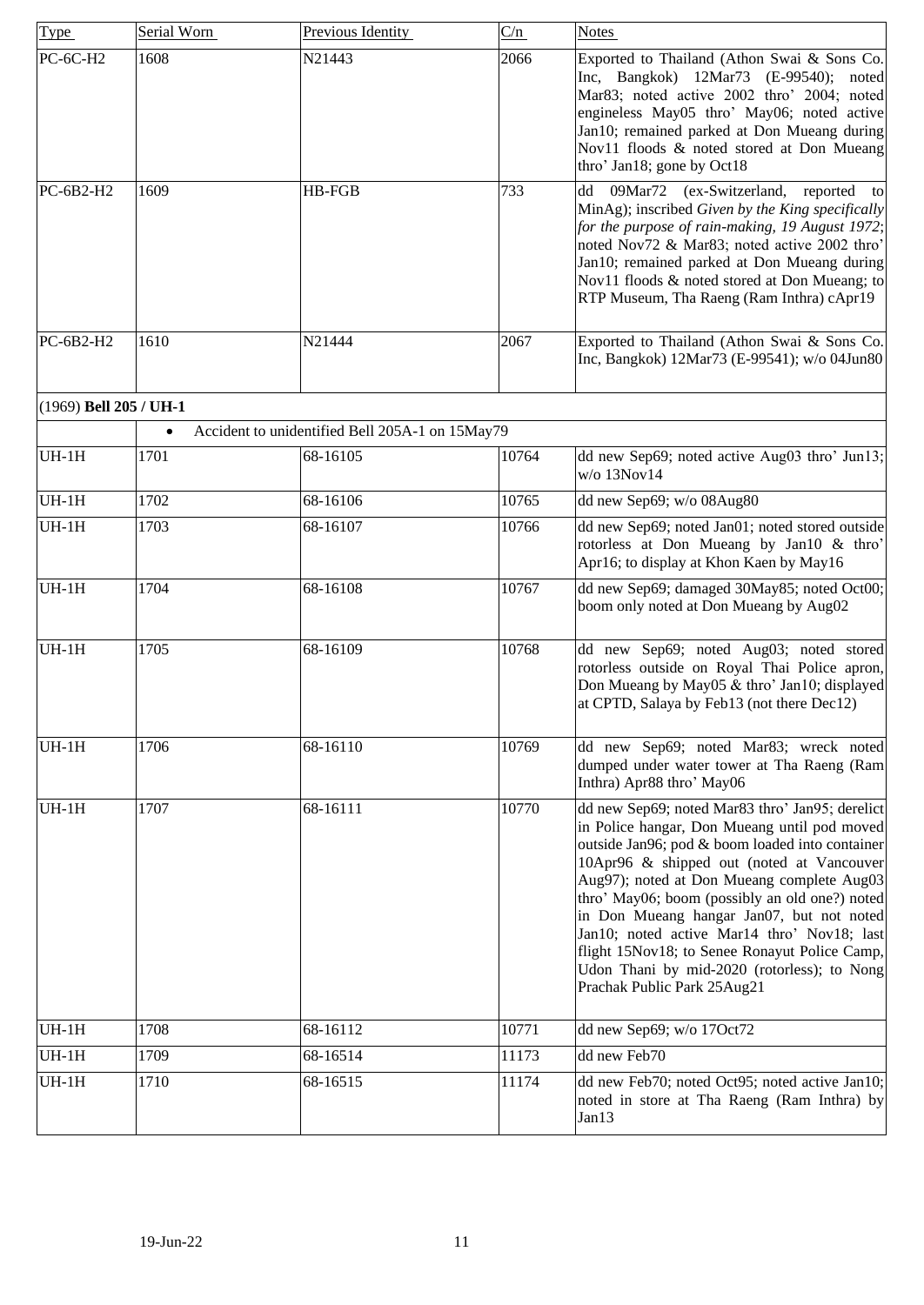| <b>Type</b> | Serial Worn | Previous Identity | C/n    | <b>Notes</b>                                                                                                                                                                                                                                                                                                                                                                                                                      |
|-------------|-------------|-------------------|--------|-----------------------------------------------------------------------------------------------------------------------------------------------------------------------------------------------------------------------------------------------------------------------------------------------------------------------------------------------------------------------------------------------------------------------------------|
| $UH-1H$     | 1711        | 68-16516*         | 11175* | dd new Feb70; noted Mar83; w/o 27Jly86; wreck<br>noted at Don Mueang Oct95 thro' Feb02, but<br>gone by Aug02; pod noted dumped under water<br>tower at Tha Raeng (Ram Inthra) Apr05 thro'<br>May06                                                                                                                                                                                                                                |
| 205A-1      | 1712        | N59408            | 30144  | Export CofA E122760 from Bell Helicopter Co.<br>to General Services Administration, Federal<br>Supply Service 30Nov73; dd 03Dec73 to DIEC<br>Civil Police Admin; listed current Jun82; noted<br>Jan96; believed current 2003; reported active<br>2005; noted active thro' Apr16; noted stored in<br>Don Mueang hangar by Aug16; noted active by<br>Jly17 & thro' 06Feb20; believed in service 2022<br>& to be the last in service |
| 205A-1      | 1713        | N59409            | 30145  | Export CofA E122761 from Bell Helicopter Co.<br>to General Services Administration, Federal<br>Supply Service 03Dec73; dd 03Dec73 to DIEC<br>Civil Police Admin; listed current Jun82; noted<br>May96; grounded Oct98 & reported to have<br>since been cannabilised; pod only noted in store<br>at Tha Raeng (Ram Inthra) by Jan99                                                                                                |
| 205A-1      | 1714        | 9V-BGS            | 30197  | 9V-BGS regd 19Sep75; canx 14Nov75; listed<br>current Jun82; noted Feb04; noted active Feb16<br>thro' May20; noted outside at Tha Raeng (Ram<br>Inthra) Jan22                                                                                                                                                                                                                                                                      |
| 205A-1      | 1715        | 9V-BGR            | 30199  | 9V-BGR regd 14Oct75; canx 14Nov75; listed<br>current Jun82                                                                                                                                                                                                                                                                                                                                                                        |
| 205A-1      | 1716        |                   | 30207  | mfg 1975; listed current Jun82; grounded Oct97;<br>noted Jan01; noted Aug03 thro' Dec03; reported<br>under repair in Bangkok 2005; noted stored<br>outside at Don Mueang by Feb11                                                                                                                                                                                                                                                 |
| 205A-1      | 1717        |                   | 30208  | mfg 1975; listed current Jun82; noted Jun95;<br>grounded Jly99; reported under repair in<br>Bangkok 2005; noted active thro' Jan10; noted<br>stored outside at Don Mueang thro' Jan13;<br>moved into hangar as the basis of a flight<br>simulator Jly14; to Armed Forces Preparatory<br>School, Nakhon Nayok by Jan15                                                                                                             |
| 205A-1      | 1718        |                   | 30211  | mfg 1975; listed current Jun82; grounded 2000;<br>noted in store at Tha Raeng (Ram Inthra) by<br>May03; reported under repair in Bangkok 2005;<br>still in store at Tha Raeng (Ram Inthra) Sep16                                                                                                                                                                                                                                  |
| 205A-1      | 1719        |                   | 30214  | w/o 05Sep81; listed current Jun82                                                                                                                                                                                                                                                                                                                                                                                                 |
| 205A-1      | 1720        |                   | 30216  | Listed current Jun82; reported active 2005; noted<br>active thro' 26Apr16; noted stored outside at<br>Don Mueang by Aug16                                                                                                                                                                                                                                                                                                         |
| 205A-1      | 1721        | 9V-BHR            | 30220  | 9V-BHR regd 23Jly76; canx 15Dec76; listed<br>current Jun82; noted Oct95 thro'Aug05; noted in<br>store at Tha Raeng (Ram Inthra) Mar13; noted<br>active Jan15 thro' Nov15; noted stored in Don<br>Mueang hangar by Apr16; noted active May17<br>thro' 30Jul21; noted outside at Tha Raeng (Ram<br>Inthra) Jan22                                                                                                                    |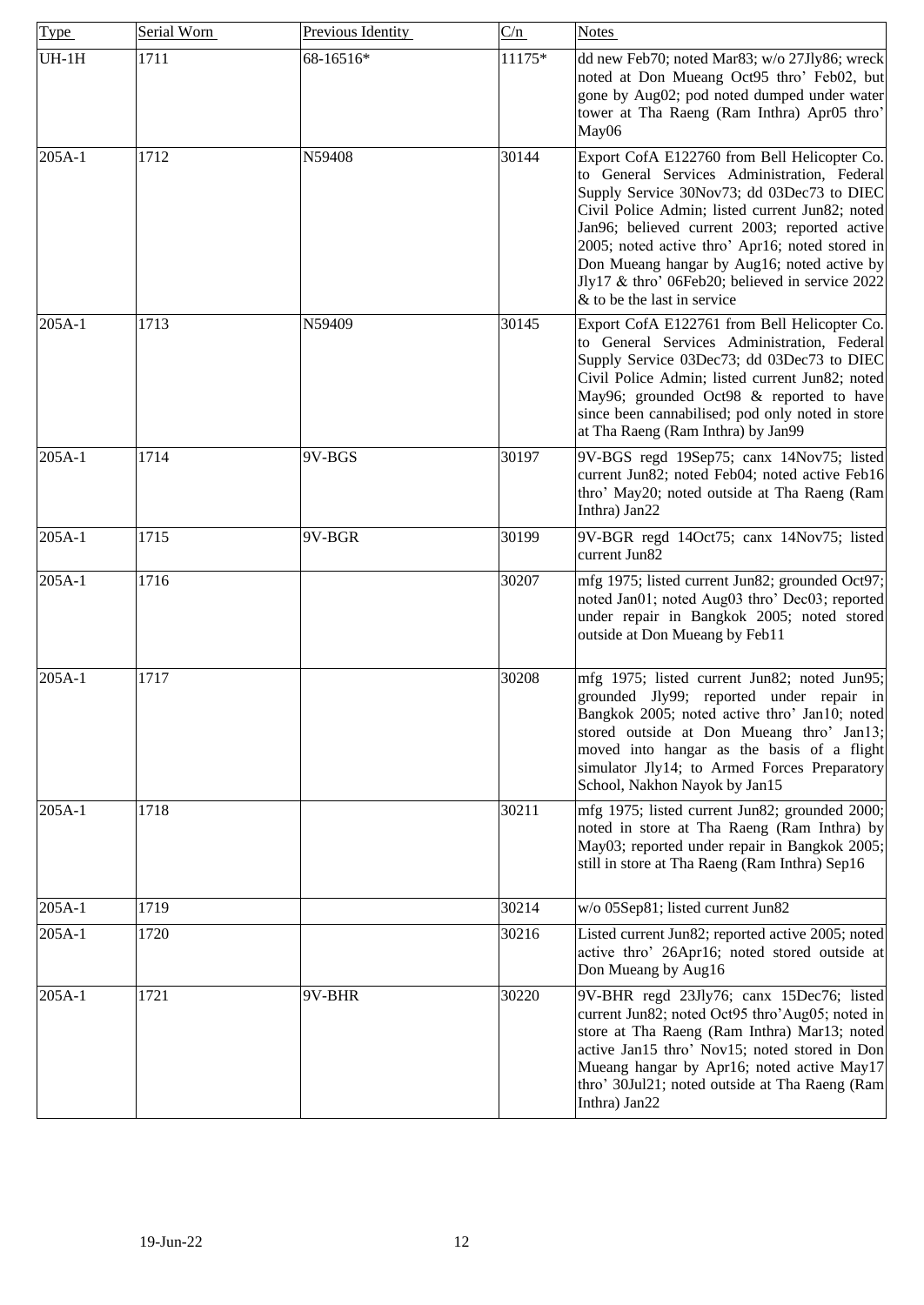| Type     | Serial Worn | Previous Identity | C/n    | <b>Notes</b>                                                                                                                                                                                                                                                                                                                                                                                                                                                                                                                                                           |
|----------|-------------|-------------------|--------|------------------------------------------------------------------------------------------------------------------------------------------------------------------------------------------------------------------------------------------------------------------------------------------------------------------------------------------------------------------------------------------------------------------------------------------------------------------------------------------------------------------------------------------------------------------------|
| 205A-1   | 1722        | 9V-BHS            | 30224  | 9V-BHS regd 23Jly76; canx 15Dec76; listed<br>current Jun82; noted active Jan99 thro' May06;<br>damaged 11Jan11; noted stored outside at Don<br>Mueang by Feb11 & thro' Aug16; to Naresuan<br>Camp, Hua Hin by Dec18                                                                                                                                                                                                                                                                                                                                                    |
| 205A-1   | 1723        | N92096            | 30233  | Export CofA E137483 from Bell Helicopter Co.<br>to Thai Police Aviation 16Sep76; BoS from Heli<br>Orient to FloAir Inc (Wichita, KS) 19Nov76;<br>Aircraft Registration Application for N92096<br>01Dec76; canx 13Jan77; listed current Jun82;<br>noted Aug05; wreck noted at Don Mueang<br>May06 (gone by Jan10); to Senee Ronayut<br>Police Camp, Udon Thani mid-2017                                                                                                                                                                                                 |
| 205A-1   | 1724        | N92219            | 30237  | Export CofA E137480 from Bell Helicopter<br>Textron to Heli Orient Pte. Ltd (Singapore)<br>20Sep76; BoS from Heli Orient to FloAir Inc<br>(Wichita, KS) 19Nov76; Aircraft Registration<br>Application for N92219 01Dec76; canx 13Jan77;<br>listed current Jun82; noted in store at Tha Raeng<br>(Ram Inthra) by Oct01                                                                                                                                                                                                                                                  |
| 205A-1   | 1725        | N92233            | 30240* | Export CofA E147350 from Bell Helicopter<br>Textron to Heli Orient Pte. Ltd (Singapore)<br>23Sep76; BoS from Heli Orient to FloAir Inc<br>(Wichita, KS) 19Nov76; Aircraft Registration<br>Application for N92233 01Dec76; canx 13Jan77;<br>listed current Jun82; noted rotorless at Don<br>Mueang Oct95 thro' May05; pod only noted in<br>hangar Aug05 thro' Jan13; airframe (with boom<br>of 1728) noted engineless in sports field at<br>RTAF Special Operations Regiment, Don<br>Mueang by May15; moved to Anti-Aircraft<br>Division, Thanon Phahon Yothin by Oct17 |
| $205A-1$ | 1726        | N92109            | 30234  | Export CofA E137488 from Bell Helicopter<br>Textron to Thai Police Aviation 24Sep76; BoS<br>from Heli Orient to FloAir Inc (Wichita, KS)<br>19Nov76; Aircraft Registration Application for<br>N92109 01Dec76; canx 13Jan77; listed current<br>Jun82; noted active Dec03 thro' Aug14; noted<br>stored in Don Mueang hangar by Jan16                                                                                                                                                                                                                                     |
| 205A-1   | 1727        | N92168            | 30236  | Export CofA E137488 from Bell Helicopter<br>Textron to Thai Police Aviation 22Sep76; BoS<br>from Heli Orient to FloAir Inc (Wichita, KS)<br>19Nov76; Aircraft Registration Application for<br>N92168 01Dec76; canx 13Jan77; listed current<br>Jun82; noted Oct01 thro' Jan07; noted active<br>thro' Jan12; noted stored at Don Mueang Jan13;<br>noted active Oct13 thro' Jan15; forced landed<br>into a banana plantation in Tak Province<br>15Oct15; noted stored at Don Mueang Jan16                                                                                 |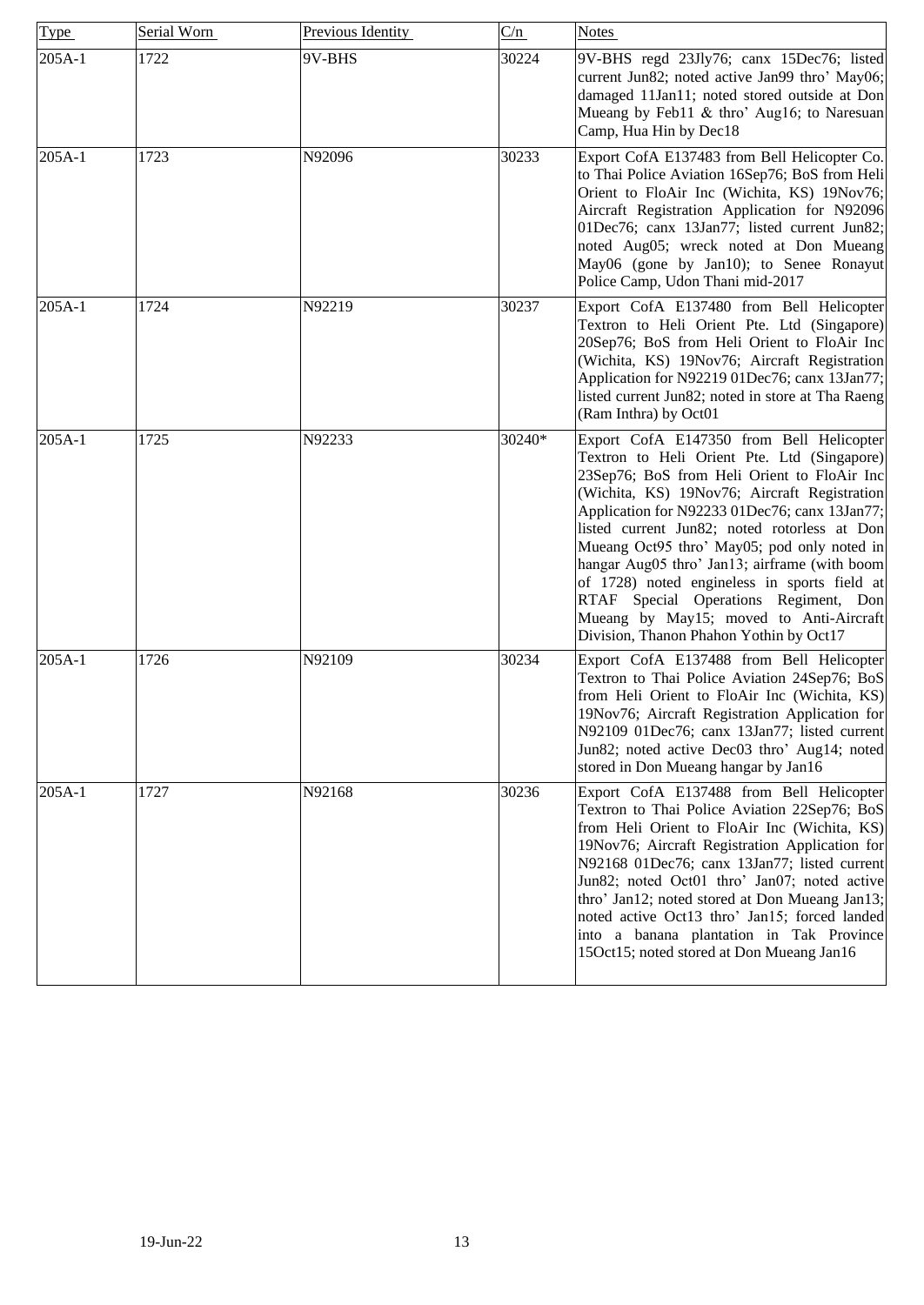| <b>Type</b>             | Serial Worn                  | Previous Identity                                                           | C/n          | <b>Notes</b>                                                                                                                                                                                                                                                                                                                                                                                                                                                                                                                                                                                          |
|-------------------------|------------------------------|-----------------------------------------------------------------------------|--------------|-------------------------------------------------------------------------------------------------------------------------------------------------------------------------------------------------------------------------------------------------------------------------------------------------------------------------------------------------------------------------------------------------------------------------------------------------------------------------------------------------------------------------------------------------------------------------------------------------------|
| 205A-1                  | 1728(1)                      | N92231                                                                      | 30238        | Export CofA E147481 from Bell Helicopter<br>Textron to Heli Orient Pte. Ltd (Singapore)<br>21Sep76; BoS from Heli Orient to FloAir Inc<br>(Wichita, KS) 19Nov76; Aircraft Registration<br>Application for N92231 01Dec76; canx 13Jan77;<br>substantially damaged 12Jun77; replaced by c/n<br>30279<br>Note: boom (probably from this aircraft) noted<br>in Don Mueang Police hangar Jan10 thro'<br>Jan14; presumably same boom noted in 'Tango'<br>Don Mueang Museum Jan14; boom marked<br>1728 noted attached to 1725 in sports field at<br>RTAF Special Operations Regiment, Don<br>Mueang by May15 |
| $205A-1$                | 1728(2)                      | 9V-BKH                                                                      | 30279        | dd 15Dec78; 9V-BKH regd 16Jan79; canx<br>26Feb79; noted Jan06; noted active thro' Jan12;<br>noted hangared rotorless & long-unflown at<br>Border Police station, Chiang Mai Oct18                                                                                                                                                                                                                                                                                                                                                                                                                     |
| $205A-1$                | 1729                         | 9V-BKM                                                                      | 30280        | 9V-BKM regd 06Apr79; canx 06Oct79; w/o<br>19Jan81; listed current Jun82                                                                                                                                                                                                                                                                                                                                                                                                                                                                                                                               |
| 205A-1                  | 1730                         | 9V-BKN                                                                      | 30281        | 9V-BKN regd 06Apr79; canx 06Oct79; listed<br>current Jun82; noted Mar96 thro' Feb04; noted<br>stored outside at Don Mueang by Jan10 & thro'<br>Aug16; to display at Phi Phi pier, Krabi by<br>Nov19                                                                                                                                                                                                                                                                                                                                                                                                   |
| 205A-1                  | 1731                         | N2774Y                                                                      | 30302        | Exported to Singapore (Heli Orient) 30Oct79 (E-<br>184235); listed current Jun82; pod only noted in<br>store at Tha Raeng (Ram Inthra) by Apr05                                                                                                                                                                                                                                                                                                                                                                                                                                                       |
| $205A-1$                | 1732                         |                                                                             | 30304        | Listed current Jun82; noted Oct95; pod only<br>noted in store at Tha Raeng (Ram Inthra) by<br>Apr <sub>05</sub>                                                                                                                                                                                                                                                                                                                                                                                                                                                                                       |
| $205A-1$                | 1733                         |                                                                             | 30307        | Listed current Jun82; noted Mar96; noted<br>rotorless May05 thro' May06; noted active<br>Oct14, Jan17 & thro' 30Jly21; noted at Ram<br>Inthra Dec21 & Jan22                                                                                                                                                                                                                                                                                                                                                                                                                                           |
| 205A-1                  | 1734                         |                                                                             | 30298        | dd Dec78; w/o 04Aug81                                                                                                                                                                                                                                                                                                                                                                                                                                                                                                                                                                                 |
| (1970) Dornier Do-28D-1 |                              |                                                                             |              |                                                                                                                                                                                                                                                                                                                                                                                                                                                                                                                                                                                                       |
|                         |                              | reports of c/n 4035 ex D-IEHB are in error as this was a Turkish allocation |              |                                                                                                                                                                                                                                                                                                                                                                                                                                                                                                                                                                                                       |
|                         | 1815                         | (N6770), D-IDMO<br>(canx 23Mar70)                                           | 4015         | Accepted 20Mar70; noted active Feb71, Jan81,<br>Mar83 & Sep85; preserved in RTP Museum                                                                                                                                                                                                                                                                                                                                                                                                                                                                                                                |
|                         | (1972) NZAI T6/24 Airtourer  |                                                                             |              |                                                                                                                                                                                                                                                                                                                                                                                                                                                                                                                                                                                                       |
|                         | 1909                         | ZK-DHH                                                                      | <b>B.577</b> | ff 21Mar72; dd 04Apr72 through Siam Aviation;<br>preserved in RTP Museum                                                                                                                                                                                                                                                                                                                                                                                                                                                                                                                              |
|                         | (1972) NZAI CT/4A Airtrainer |                                                                             |              |                                                                                                                                                                                                                                                                                                                                                                                                                                                                                                                                                                                                       |
|                         | 2009                         | ZK-DIM                                                                      | CT4-002      | dd 01Dec72 through Siam Aviation; noted<br>Mar83; noted dismantled in 'Tango' Takhli store<br>Feb04 thro' Jan07; believed to 'US Camping'<br>store, Jomtien by Dec07 marked FQ-402 with<br>Army titles (gone by Mar09); back to 'US<br>Camping' store, Jomtien by Jan17 with no marks<br>('6402' visible under paint) or titles; to 'Paisal<br>Phoprasert' Army Surplus Store, Muek Lek by<br>Jun18; noted thro' Jan19                                                                                                                                                                                |

<span id="page-13-3"></span><span id="page-13-2"></span><span id="page-13-1"></span><span id="page-13-0"></span>(1972) **Short Skyvan 3M**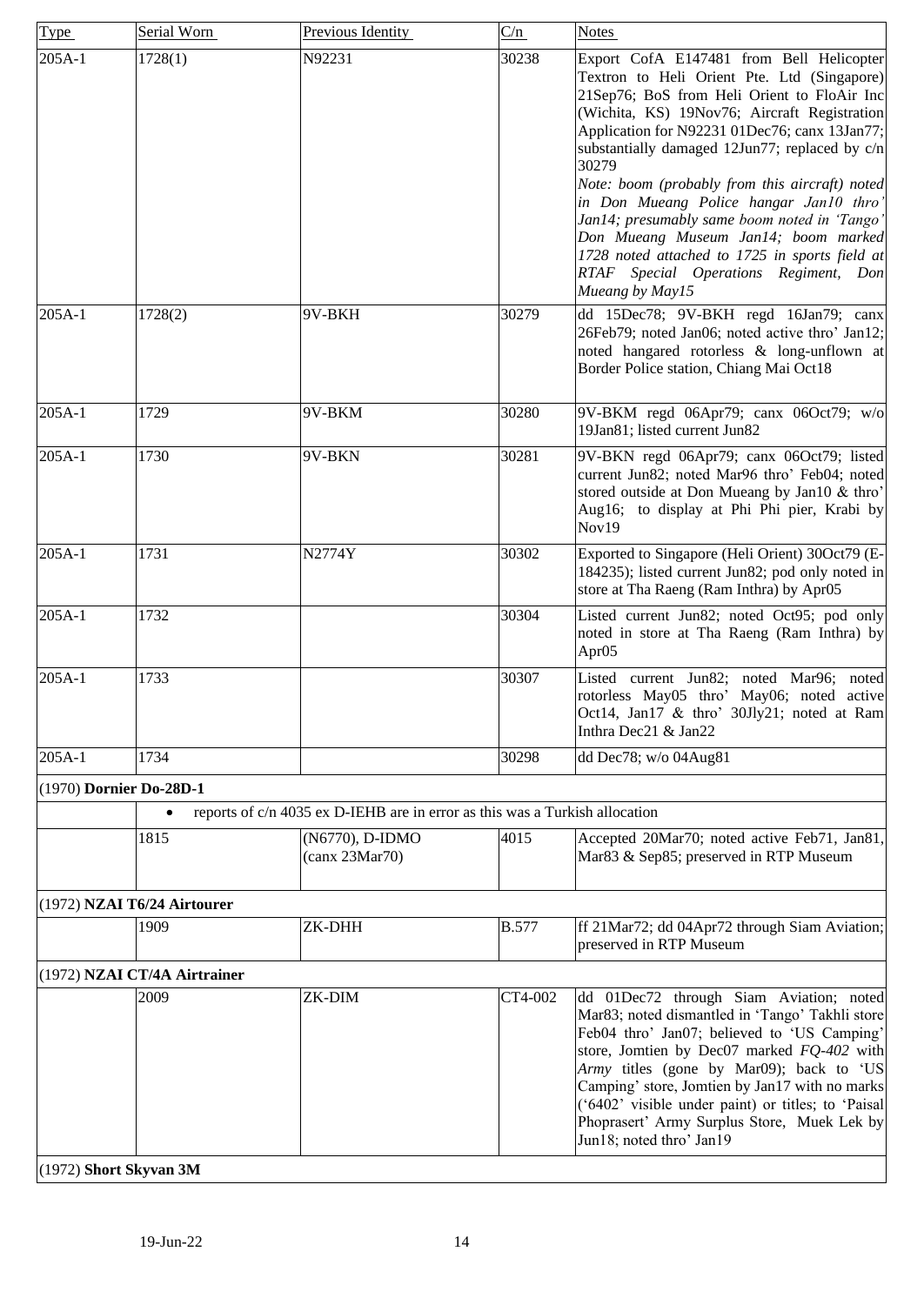<span id="page-14-0"></span>

| Type            | Serial Worn                                    | Previous Identity                                                                       | C/n    | <b>Notes</b>                                                                                                                                                                                                                                                                                                                                                                                                                                                                       |
|-----------------|------------------------------------------------|-----------------------------------------------------------------------------------------|--------|------------------------------------------------------------------------------------------------------------------------------------------------------------------------------------------------------------------------------------------------------------------------------------------------------------------------------------------------------------------------------------------------------------------------------------------------------------------------------------|
|                 | 21897                                          | G-AZKL, 1897                                                                            | SH1897 | dd 09Jun72; noted active Jan07; noted wfu at<br>Don Mueang by Sep10                                                                                                                                                                                                                                                                                                                                                                                                                |
|                 | 21902                                          | G-AZSR                                                                                  | SH1902 | dd 23Jun72; noted Jan82; noted wfu at Don<br>Mueang by Aug02; to Namsai Beach, Sattahip<br>by Jan19                                                                                                                                                                                                                                                                                                                                                                                |
|                 | 21919                                          | <b>G-BBFA</b>                                                                           | SH1919 | 16Oct73; noted active<br>dd<br>thro'<br>Dec10;<br>refurbished by TAI at Takhli during 2014 &<br>rolled out 09Oct14; noted at Don Mueang<br>16Oct14; believed wfs late 2017                                                                                                                                                                                                                                                                                                         |
| (1972) Bell 212 |                                                |                                                                                         |        |                                                                                                                                                                                                                                                                                                                                                                                                                                                                                    |
|                 | $\bullet$                                      | serials 2201 to 2208 possibly not used to avoid confusion with Navy Bell UH-1's & 212's |        |                                                                                                                                                                                                                                                                                                                                                                                                                                                                                    |
|                 | 3 Bell 212's, US-built, acquired new 1972/74:- |                                                                                         |        |                                                                                                                                                                                                                                                                                                                                                                                                                                                                                    |
|                 | 2209                                           |                                                                                         | 30555  | mfg 1972; Export CofA E112867 from Bell<br>Helicopter Co. to Heli Orient Pte. Ltd<br>(Singapore) 18Nov72; listed current Jun82;<br>noted active Mar83 thro' Mar20                                                                                                                                                                                                                                                                                                                  |
|                 | 2210                                           |                                                                                         | 30556  | mfg 1972; Export CofA E112865 from Bell<br>Helicopter Co. to Heli Orient Pte. Ltd<br>(Singapore) 17Nov72; listed current Jun82;<br>noted active Mar83 thro' Apr08; noted stored in<br>Don Mueang hangar by Jan13                                                                                                                                                                                                                                                                   |
|                 | 2211                                           |                                                                                         | 30603  | mfg 1974; Export CofA E122764 from Bell<br>Helicopter Co. to Heli Orient Pte. Ltd<br>(Singapore) 12Dec73; listed current Jun82; noted<br>stored at Don Mueang by Aug05                                                                                                                                                                                                                                                                                                             |
|                 | 2 Bell 212's, US-built, acquired new 1981:-    |                                                                                         |        |                                                                                                                                                                                                                                                                                                                                                                                                                                                                                    |
|                 | 2212                                           | 9V-BMJ                                                                                  | 31201  | mfg 1981; exported to Singapore (by Bell<br>Helicopter Textron) to Heli Orient 26Oct81 (E-<br>200588); listed current Jun82; noted active<br>Jan99; noted Aug03; pod noted stored at Don<br>Mueang by Jan16 & thro' Aug16; refurbished by<br>TAI & returned to service by 2020; noted active<br>thro' Dec21                                                                                                                                                                        |
|                 | 2213                                           |                                                                                         |        | Believed not used                                                                                                                                                                                                                                                                                                                                                                                                                                                                  |
|                 | 2214                                           | 9V-BMK                                                                                  | 31204  | mfg 1981; exported to Singapore (by Bell<br>Helicopter Textron) to Heli Orient 28Oct81 (E-<br>200589); listed current Jun82; noted Jan01;<br>noted rotorless Aug03 thro' Aug05; w/o<br>12Nov07                                                                                                                                                                                                                                                                                     |
|                 |                                                | 8 Bell 212's, US-built, acquired 1984 from a cancelled Philippine AF order:-            |        |                                                                                                                                                                                                                                                                                                                                                                                                                                                                                    |
|                 | 2215                                           | N4770H                                                                                  | 31232  | [mfg 1981; exported to Singapore (by Bell<br>Helicopter Textron) to Heli Orient 11Oct82<br>(E214858); believed intended for Philippine AF<br>thro' Asian Aviation Services Inc (Bedford, TX),<br>but sale cancelled & remained in USA; diverted<br>to Thailand]; Export CofA E121799 from Asian<br>Aviation Services Inc to Heli Orient Pte. Ltd<br>(Singapore) 12Mar84; N4770H canx to Thailand<br>20Aug84; noted active Jan10 thro' Mar20; noted<br>hangared at Ram Inthra Dec21 |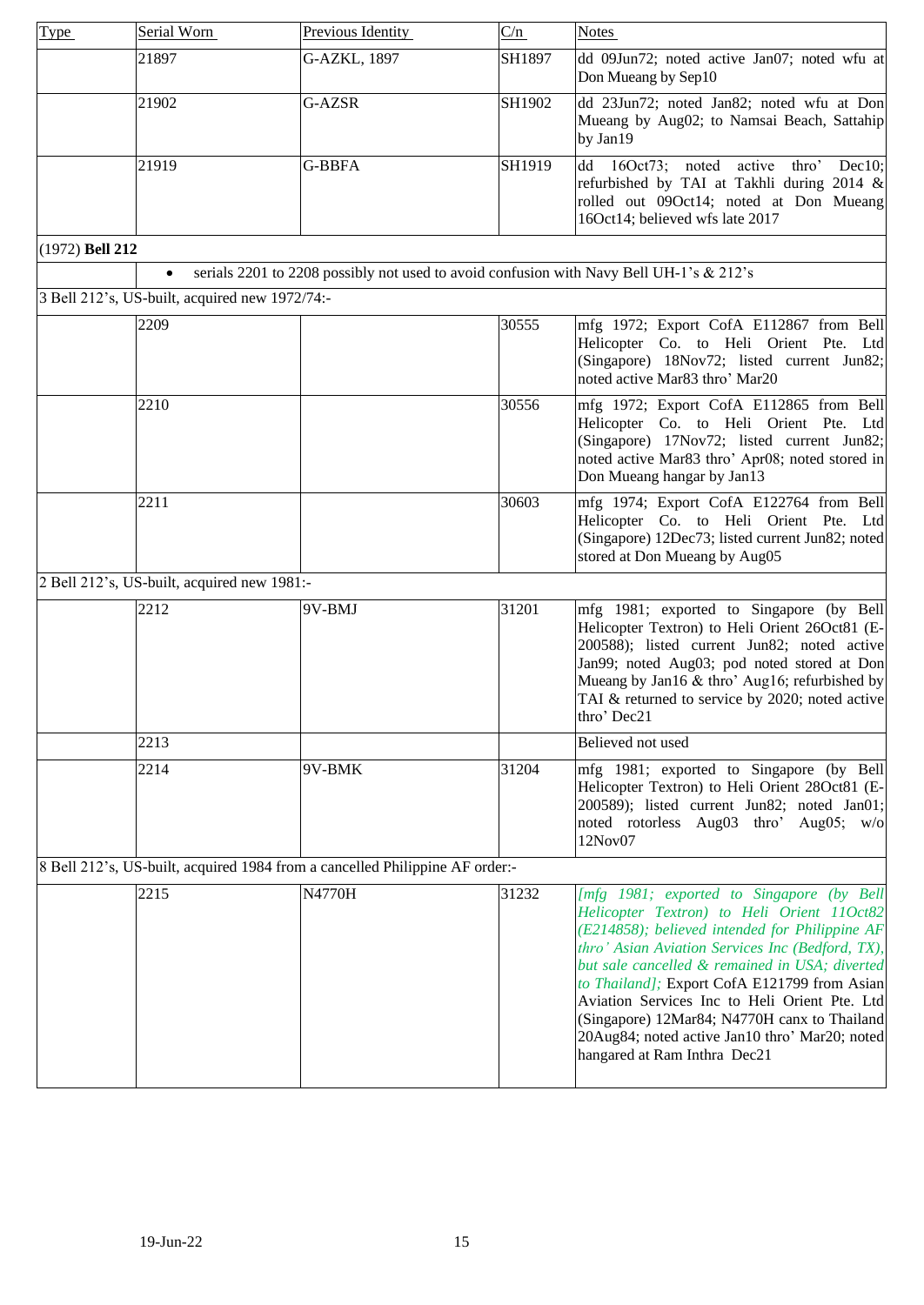| Type | Serial Worn | Previous Identity | C/n   | <b>Notes</b>                                                                                                                                                                                                                                                                                                                                                                                                                                                                                                                                                                                               |
|------|-------------|-------------------|-------|------------------------------------------------------------------------------------------------------------------------------------------------------------------------------------------------------------------------------------------------------------------------------------------------------------------------------------------------------------------------------------------------------------------------------------------------------------------------------------------------------------------------------------------------------------------------------------------------------------|
|      | 2216        | N4770M            | 31233 | [mfg 1981; exported to Singapore (by Bell<br>Helicopter Textron) to Heli Orient 12Oct82<br>(E214859); believed intended for Philippine AF<br>thro' Asian Aviation Services Inc (Bedford, TX),<br>but sale cancelled & remained in USA; diverted<br>to Thailand]; Export CofA E121806 from Asian<br>Aviation Services Inc to Heli Orient Pte. Ltd<br>(Singapore) 12Mar84; N4770M canx to Thailand<br>20Aug84; pod only noted at Don Mueang<br>May05 thro' Feb11; noted stored thro' Jan13;<br>noted active by Jly13 & thro' Jan16                                                                           |
|      | 2217        | N37YZ             | 31237 | [Exported to Singapore (by Bell Helicopter<br>Textron) to Heli Orient 18Oct82 (E215321);<br>believed intended for Philippine AF thro' Asian<br>Aviation Services Inc (Bedford, TX), but sale<br>cancelled & remained in USA; diverted to<br>Thailand]; Export CofA E121857 from Heli-<br>Dyne Systems Inc to Royal Thai Police<br>13Nov84; N37YZ canx to Thailand May85;<br>noted rotorless Jan04 thro' May05; pod only<br>noted Aug05 thro' May06; noted active Jan10;<br>noted stored at Don Mueang Jan13; noted active<br>Jly13 thro' Dec17; boom only noted outside at<br>Tha Raeng (Ram Inthra) Jan22 |
|      | 2218        | N38YZ             | 31238 | [Exported to Singapore (by Bell Helicopter<br>Textron) to Heli Orient 22Oct82 (E-215323);<br>believed intended for Philippine AF thro' Asian<br>Aviation Services Inc (Bedford, TX), but sale<br>cancelled & remained in USA; diverted to<br>Thailand]; Export CofA E121856 from Heli-<br>Dyne Systems Inc to Royal Thai Police<br>13Nov84; N38YZ canx to Thailand May85;<br>noted active thro' Jan12; noted stored outside at<br>Don Mueang by Jan13 & thro' Apr16; restored,<br>upgraded & believed returned to service by<br>Sep19 & noted active thro' Jan22                                           |
|      | 2219        | N41YZ             | 31241 | [Exported to Singapore (by Bell Helicopter<br>Textron) to Heli Orient 11Nov82 (E-215333);<br>believed intended for Philippine AF thro' Asian<br>Aviation Services Inc (Bedford, TX), but sale<br>cancelled & remained in USA; diverted to<br>Thailand]; Export CofA E121873 from Heli-<br>Dyne Systems Inc to Royal Thai Police<br>21Nov84; N41YZ canx to Thailand May85;<br>noted active Jan99 thro' May08; noted stored at<br>Don Mueang Jan13; noted active Nov13 thro'<br>Aug16                                                                                                                        |
|      | 2220        | N42YZ             | 31242 | [Exported to Singapore (by Bell Helicopter<br>Textron) to Heli Orient 23Nov82 (E-215334);<br>believed intended for Philippine AF thro' Asian<br>Aviation Services Inc (Bedford, TX), but sale<br>cancelled & remained in USA; diverted to<br>Thailand]; Export CofA E121874 from Heli-<br>Dyne Systems Inc to Royal Thai Police<br>26Nov84; N42YZ canx to Thailand May85;<br>noted active Jan99 thro' Jan19; noted hangared<br>at Ram Inthra Dec21 & Jan22                                                                                                                                                 |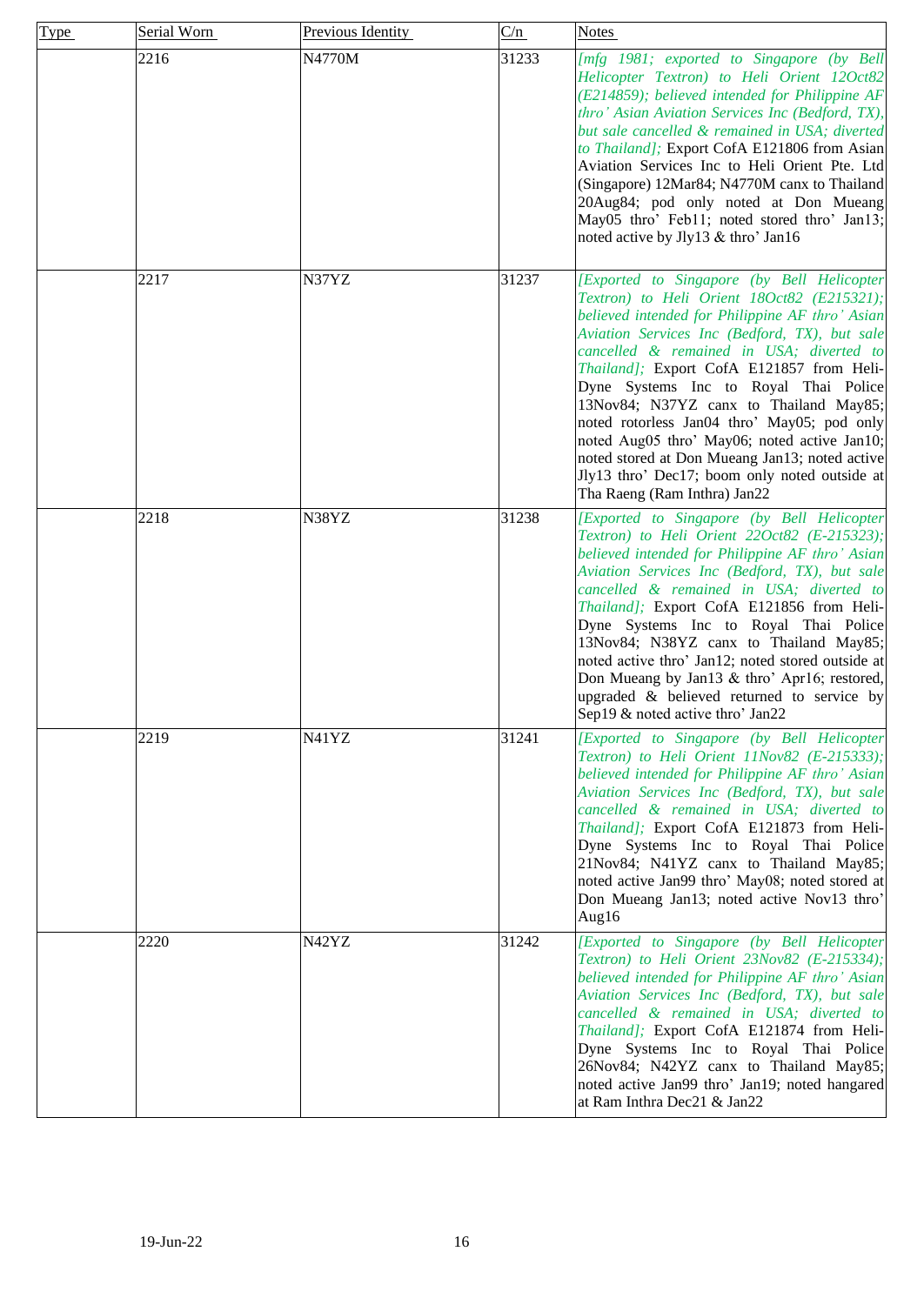<span id="page-16-0"></span>

| <b>Type</b>                | Serial Worn                                 | Previous Identity | C/n   | <b>Notes</b>                                                                                                                                                                                                                                                                                                                                                                                                                                                                                                                                                                                                                                                                                                                                      |
|----------------------------|---------------------------------------------|-------------------|-------|---------------------------------------------------------------------------------------------------------------------------------------------------------------------------------------------------------------------------------------------------------------------------------------------------------------------------------------------------------------------------------------------------------------------------------------------------------------------------------------------------------------------------------------------------------------------------------------------------------------------------------------------------------------------------------------------------------------------------------------------------|
|                            | 2221                                        | N44YZ             | 31244 | [Exported to Singapore (by Bell Helicopter<br>Textron) to Heli Orient 07Dec82 (E-215335);<br>BoS from Bell Helicopter Textron to Asian<br>Aviation Services Inc (Bedford, TX) 31Dec82,<br>but BoS not submitted to FAA; believed intended<br>for Philippine AF, but sale cancelled &<br>remained in USA; diverted to Thailand; BoS to<br>Asian Aviation Services Inc sealed 230ct84 &<br>issued to FAA; Aircraft Registration Application<br>for N44YZ 24Oct84; CofR for N44YZ to Asian<br>Aviation Services Inc 29Oct84; Standard CofA<br>issued 04Dec84 (TT 5:00 hrs)]; Export CofA<br>E121875 from Heli-Dyne Systems Inc to Royal<br>Thai Police 10Dec84; N44YZ canx to Thailand<br>02May85; w/o 17Jun94; noted rotorless Mar03<br>thro' May05 |
|                            | 2222                                        | N45YZ             | 31245 | [Exported to Singapore (by Bell Helicopter<br>Textron) to Heli Orient cNov82; believed<br>intended for Philippine AF thro' Asian Aviation<br>Services Inc (Bedford, TX), but sale cancelled &<br>remained in USA; believed diverted to<br>Thailand]; Export CofA E121876 from Heli-<br>Dyne Systems Inc to Royal Thai Police<br>12Dec84; N45YZ canx to Thailand May85;<br>noted Nov95; pod noted stored Aug03; noted<br>complete Dec03 thro' May05; noted active<br>Dec17; based at Tak Jly19; noted active thro'<br>Oct20; noted hangared at Ram Inthra Dec21<br>& Jan22                                                                                                                                                                         |
|                            | 2 Bell 212's, US-built, acquired new 1988:- |                   |       |                                                                                                                                                                                                                                                                                                                                                                                                                                                                                                                                                                                                                                                                                                                                                   |
|                            | 2223                                        | N32131            | 31308 | Exported to Singapore (by Bell Helicopter<br>Textron) to Bell Helicopter Asia 28Nov88 (E-<br>243637); N32131 belatedly canx to Thailand<br>10Feb92; noted stored Aug03; noted active thro'<br>Jan07; w/o 25Aug16                                                                                                                                                                                                                                                                                                                                                                                                                                                                                                                                  |
|                            | 2224                                        | N3213H            | 31309 | Exported to Singapore (by Bell Helicopter)<br>Textron) to Bell Helicopter Asia 08Dec88 (E-<br>243640); N3213H belatedly canx to Thailand<br>09Apr92; noted active thro' Jly13; noted stored<br>at Don Mueang by Jan16 & thro' Aug16; noted<br>active by Mar17 & thro' Jan22                                                                                                                                                                                                                                                                                                                                                                                                                                                                       |
| (1975) Bell 206B JetRanger |                                             |                   |       |                                                                                                                                                                                                                                                                                                                                                                                                                                                                                                                                                                                                                                                                                                                                                   |
|                            | 12 JetRanger II acquired new 1975/77:-      |                   |       |                                                                                                                                                                                                                                                                                                                                                                                                                                                                                                                                                                                                                                                                                                                                                   |
| 206B JR II                 | 2301                                        | 9V-BGW            | 1840  | mfg 1975; exported to Singapore (by Bell<br>Helicopter Co) to Heli Orient 09Oct75 (E-<br>142051); 9V-BGW regd to Heli Orient<br>20Nov75; canx 22Dec75; listed current Jun82;<br>noted Mar83; noted active Jan99; noted Oct01<br>thro' May06; noted active Jly12; noted at Tha<br>Raeng (Ram Inthra) in good condition Feb18                                                                                                                                                                                                                                                                                                                                                                                                                       |
| 206B JR II                 | 2302                                        | 9V-BGX            | 1841  | mfg 1975; exported to Singapore (by Bell<br>Helicopter Co) to Heli Orient 10Oct75 (E-<br>142056); 9V-BGX regd to Heli Orient 20Nov75;<br>canx 22Dec75; listed current Jun82; noted in<br>store at Tha Raeng (Ram Inthra) by Oct01; noted<br>newly-painted at Tha Raeng (Ram Inthra)<br>May19 & thro' Sep19                                                                                                                                                                                                                                                                                                                                                                                                                                        |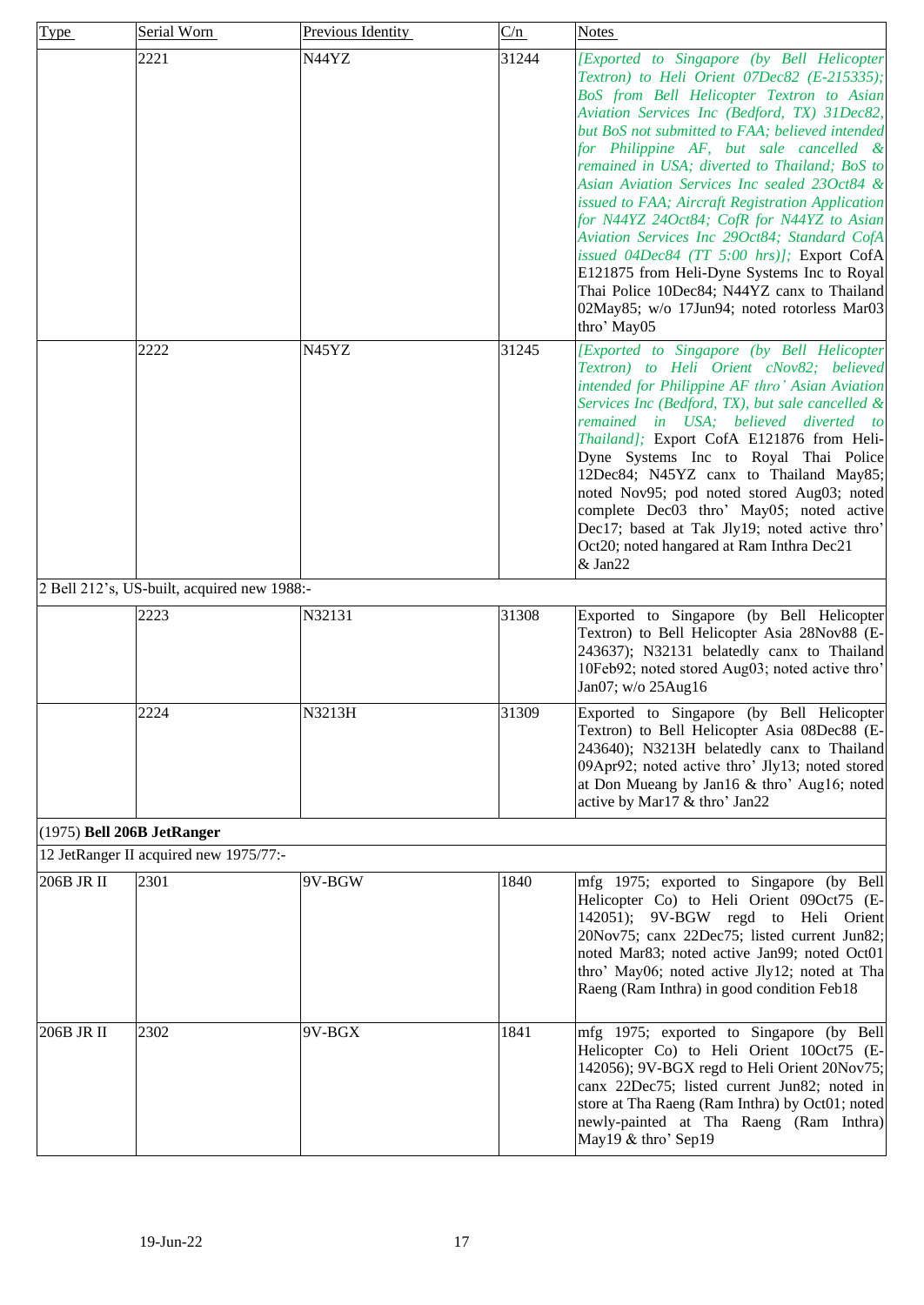| <b>Type</b> | Serial Worn | Previous Identity | C/n  | <b>Notes</b>                                                                                                                                                                                                                                                                                                                                                                                                                                 |
|-------------|-------------|-------------------|------|----------------------------------------------------------------------------------------------------------------------------------------------------------------------------------------------------------------------------------------------------------------------------------------------------------------------------------------------------------------------------------------------------------------------------------------------|
| 206B JR II  | 2303        | 9V-BGY            | 1842 | mfg 1975; exported to Singapore (by Bell<br>Helicopter Co) to Heli Orient 15Oct75 (E-<br>142057); 9V-BGY regd to Heli Orient 20Nov75;<br>canx 22Dec75; listed current Jun82; w/o before<br>Oct95; wreck noted at Don Mueang Oct95 thro'<br>Feb02 (not noted Aug02); wreck reported at Tha<br>Raeng (Ram Inthra) Mar13 (not reported since)                                                                                                   |
| 206B JR II  | 2304        | 9V-BGZ            | 1848 | mfg 1975; exported to Singapore (by Bell<br>Helicopter Co) to Heli Orient 17Oct75 (E-<br>142048); 9V-BGZ regd to Heli Orient 20Nov75;<br>canx 22Dec75; listed current Jun82; noted in<br>store at Tha Raeng (Ram Inthra) by Jan99                                                                                                                                                                                                            |
| 206B JR II  | 2305        | 9V-BHT            | 1898 | mfg 1976; exported to Singapore (by Bell<br>Helicopter Co) to Heli Orient 09Jan76 (E-<br>142111); 9V-BHT regd to Heli Orient 23Jly76;<br>canx 01Nov76; listed current Jun82; noted in<br>store at Tha Raeng (Ram Inthra) by Jan99                                                                                                                                                                                                            |
| 206B JR II  | 2306        | 9V-BHU            | 1902 | mfg 1976; exported to Singapore (by Bell<br>Helicopter Co) to Heli Orient 16Jan76 (E-<br>142114); 9V-BHU regd to Heli Orient 23Jly76;<br>canx 01Nov76; listed current Jun82; noted active<br>Jan99; noted complete in store at Tha Raeng<br>(Ram Inthra) Oct01 thro' Mar13; restored &<br>noted active Jan15 & thro' Aug17; noted stored<br>outside at Tha Raeng (Ram Inthra) Jan22                                                          |
| 206B JR II  | 2307        | 9V-BHV            | 1906 | mfg 1976; exported to Singapore (by Bell<br>Helicopter Co) to Heli Orient 21Jan76 (E-<br>142116); 9V-BHV regd to Heli Orient 23Jly76;<br>canx 01Nov76; listed current Jun82; noted in<br>store at Tha Raeng (Ram Inthra) by Oct01 &<br>thro' Apr18; to Naresuan Camp, Hua Hin by<br>Dec18                                                                                                                                                    |
| 206B JR II  | 2308        | 9V-BHW            | 1910 | mfg 1976; exported to Singapore (by Bell<br>Helicopter Co) to Heli Orient 28Jan76 (E-<br>142118); 9V-BHW regd to Heli Orient 23Jly76;<br>canx 01Nov76; listed current Jun82; noted under<br>repair Mar83; noted complete in store at Tha<br>Raeng (Ram Inthra) Oct01 thro' Jan10; restored<br>& noted active Jly13 thro' Nov15; noted under<br>maintenance at Tha Raeng (Ram Inthra) Sep16;<br>noted active Nov17 [c/n 1910 from data plate] |
| 206B JR II  | 2309        | N99071, 9V-BHY    | 2116 | mfg 1976; exported to Singapore (by Bell<br>Helicopter Textron) to Heli Orient 22Nov76 (E-<br>147371); 9V-BHY regd to Heli Orient 21May77;<br>canx 09Mar78; listed current Jun82; noted<br>complete in store at Tha Raeng (Ram Inthra)<br>Oct01 thro' Mar13; to Armed Forces Preparatory<br>School, Nakhon Nayok by Jan15                                                                                                                    |
| 206B JR II  | 2310        | N99076, 9V-BHZ    | 2120 | mfg 1976; exported to Singapore (by Bell<br>Helicopter Textron) to Heli Orient 03Dec76 (E-<br>147374); BoS from Heli Orient (Seletar) to<br>Floair Inc (Wichita, KS) 29Dec76; Aircraft<br>Registration Application for N99076 11Jan77;<br>exported to Singapore 13Sep77; 9V-BHZ regd to<br>Heli Orient 28Sep77; canx 09Mar78; listed<br>current Jun82; noted in store at Tha Raeng (Ram<br>Inthra) by Oct01                                  |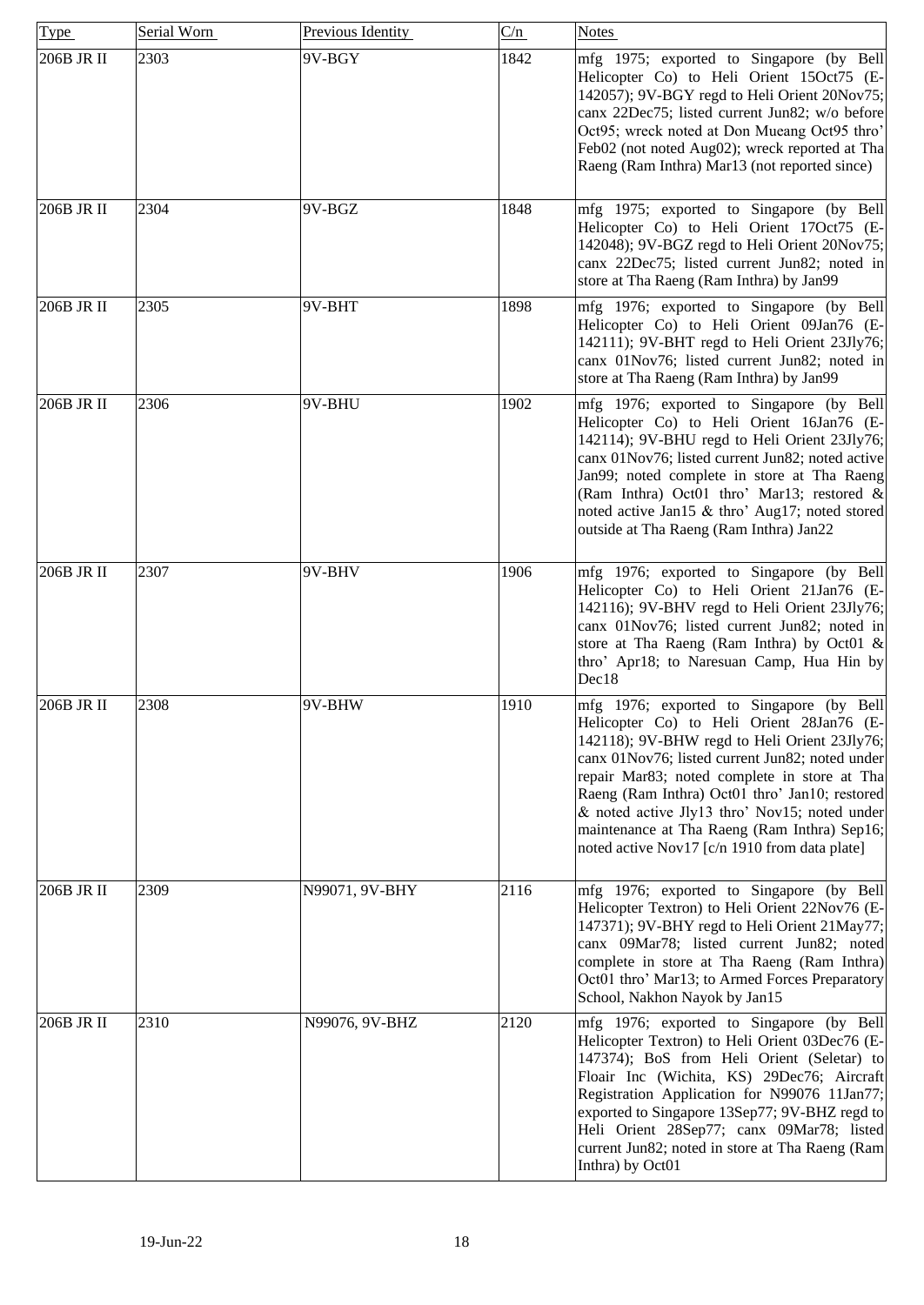<span id="page-18-0"></span>

| Type         | Serial Worn                                            | Previous Identity | C/n   | <b>Notes</b>                                                                                                                                                                                                                                                                                                                                                                                                                 |  |
|--------------|--------------------------------------------------------|-------------------|-------|------------------------------------------------------------------------------------------------------------------------------------------------------------------------------------------------------------------------------------------------------------------------------------------------------------------------------------------------------------------------------------------------------------------------------|--|
| 206B JR II   | 2311                                                   | N99077, 9V-BHM    | 2124  | mfg 1976; exported to Singapore (by Bell<br>Helicopter Textron) to Heli Orient 14Dec76 (E-<br>147379); N99077 canx to Singapore 13Sep77;<br>9V-BHM regd to Heli Orient 28Sep77; canx<br>09Mar78; listed current Jun82; noted in store at<br>Tha Raeng (Ram Inthra) by Oct01 & thro'<br>Aug17; to Rajamangala University by Mar18                                                                                             |  |
| 206B JR II   | 2312                                                   | N99079, 9V-BHN    | 2128  | mfg 1976; exported to Singapore (by Bell<br>Helicopter Textron) to Heli Orient 14Dec76 (E-<br>147378); N99079 canx to Singapore 13Sep77;<br>9V-BHN regd to Heli Orient 28Sep77; canx<br>09Mar78; listed current Jun82; noted active<br>Jan99; noted in store at Tha Raeng (Ram Inthra)<br>by Oct01; noted newly-painted at Tha Raeng<br>(Ram Inthra) May19; put on display at RTP<br>Museum, Tha Raeng (Ram Inthra) by Dec21 |  |
|              | 2 JetRanger III acquired new 1986/87:-                 |                   |       |                                                                                                                                                                                                                                                                                                                                                                                                                              |  |
| 206B JR III  | 2313                                                   | N3210N, 9V-BNV    | 3954* | mfg 1986; exported to Singapore (by Bell<br>Helicopter Textron) to (foreign purchaser not<br>listed) 08Sep86 (E-226336); 9V-BNV regd to<br>Bell Helicopter Asia 20Oct86; canx 24Mar87;<br>noted stored complete in hangar at Tha Raeng<br>(Ram Inthra) Oct01 thro' Sep16; stored outside<br>by Nov17 & thro' Jan20; to display at Thalang<br>Technical College by 2021                                                       |  |
| 206B JR III  | 2314                                                   | C- (canx 22Dec87) | 3986  | mfg 1987; w/o 02Jun93; wreck noted at Don<br>Mueang Oct95 thro' Jan02 (not noted Aug02)                                                                                                                                                                                                                                                                                                                                      |  |
|              | 2 other JetRangers were acquired new by Thai Customs:- |                   |       |                                                                                                                                                                                                                                                                                                                                                                                                                              |  |
| 206B JR II   | 501                                                    | N54949, 9V-BGK    | 1340  | mfg 1974; exported to Singapore (by Bell<br>Helicopter Co) to Heli Orient 19Mar74 (E-<br>130040); 9V-BGK regd to Heli Orient 08Apr75;<br>canx 30Apr75; listed current Jun82 with Royal<br>Thai Customs; to Kaset 1614                                                                                                                                                                                                        |  |
| 206B JR III  | 502                                                    |                   | 2818  | mfg 1979; exported to Singapore (by Bell<br>Helicopter Textron) to Heli Orient 29Sep79 (E-<br>184203); dd Sep79; listed current Jun82 with<br>Royal Thai Customs; to Kaset 1615                                                                                                                                                                                                                                              |  |
|              | (1979) Bell 206L LongRanger                            |                   |       |                                                                                                                                                                                                                                                                                                                                                                                                                              |  |
|              | 2 LongRanger II acquired new Sep79:-                   |                   |       |                                                                                                                                                                                                                                                                                                                                                                                                                              |  |
| 206L-1 LR II | 2401                                                   | 9V-BKY            | 45307 | mfg 1979; exported to Singapore (by Bell<br>Helicopter Textron) to Heli Orient 24Sep79 (E-<br>184199); 9V-BKY regd 07Nov79; listed current<br>Jun82; noted Mar83; reported under repair in<br>Bangkok 2005; noted May06; noted in store at<br>Tha Raeng (Ram Inthra) by Jan10                                                                                                                                                |  |
| 206L-1 LR II | 2402<br>2 LongRanger IV acquired used late 2019:-      | 9V-BKZ            | 45310 | mfg 1979; exported to Singapore (by Bell<br>Helicopter Textron) to Heli Orient 24Sep79 (E-<br>184200); 9V-BKZ regd 30Nov79; listed current<br>Jun82; grounded Oct99; reported under repair in<br>Bangkok 2005; noted active May06; noted in<br>store at Tha Raeng (Ram Inthra) by Jan10;<br>believed airworthy again by Sep16; last recorded<br>flight 30Dec16                                                               |  |
|              |                                                        |                   |       |                                                                                                                                                                                                                                                                                                                                                                                                                              |  |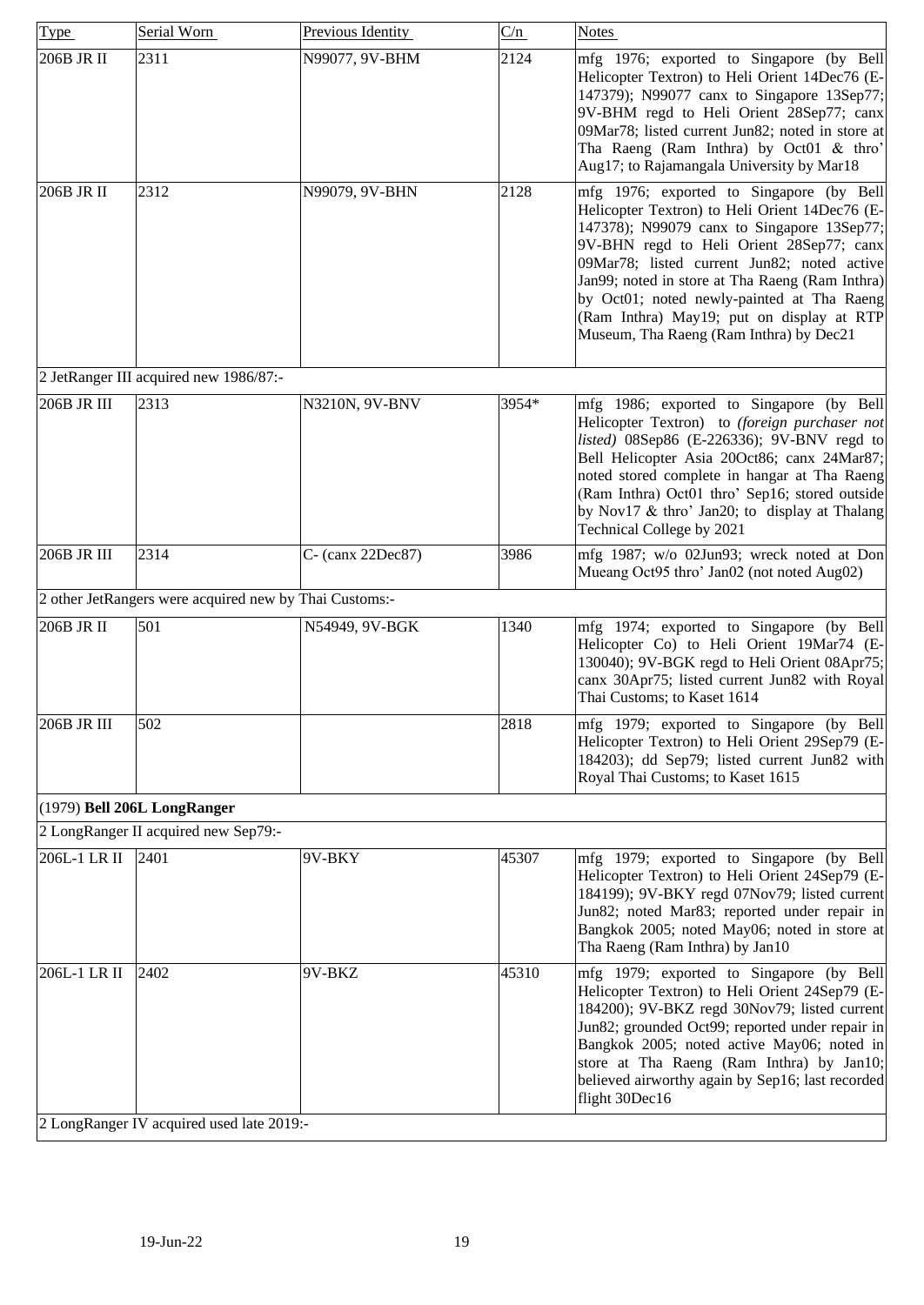<span id="page-19-1"></span><span id="page-19-0"></span>

| Type                    | Serial Worn | Previous Identity                         | C/n    | <b>Notes</b>                                                                                                                                                                                                                                                                                                      |
|-------------------------|-------------|-------------------------------------------|--------|-------------------------------------------------------------------------------------------------------------------------------------------------------------------------------------------------------------------------------------------------------------------------------------------------------------------|
| 206L-4 LR IV 2401(2)    |             | N42664, TG-BER, N304CP,<br>HL9307, VH-PBU | 52204  | [VH-PBU regd Heliwest (Jandakot) 08Nov19];<br>refurbished by Heliwest / Rotorwest at Jandakot<br>2019; intended as 2402, but reallocated as 2401<br>before dd; arrived at Tha Raeng (Ram Inthra)<br>02Jan20; VH-PBU canx 15Jan20; noted active<br>thro' Jan22                                                     |
| 206L-4 LR IV 2402(2)    |             | N41176, XA-SWN, C-GESH,<br>VH-PMH         | 52094  | [C-GESH canx 22Jly19 to Australia; VH-PMH<br>regd Heliwest (Jandakot) 31Jly19]; refurbished<br>by Heliwest / Rotorwest at Jandakot 2019; noted<br>there 30Sep19 marked 2401, but reallocated as<br>2402 before dd; arrived at Tha Raeng (Ram<br>Inthra) 29Oct19; VH-PMH canx 05Nov19; noted<br>active thro' Jan22 |
| (1984) Short SD-330-UTT |             |                                           |        |                                                                                                                                                                                                                                                                                                                   |
|                         | 25099       | G-BLJB, 43099                             | SH3099 | Displayed at SBAC Farnborough 1984 (as G-<br>BLJB); dd 26Sep84; noted active thro' Jan10;<br>noted wfu with no nosewheel Sep10; stored at<br>Don Mueang thro' Apr18; gone by Nov18                                                                                                                                |
|                         | 25105       | G-BLRR, 43105                             | SH3105 | dd 23Mar85; noted engineless Aug02 thro'<br>May05; noted being restored Aug05; noted<br>active thro' Oct11; noted stored engineless at Don<br>Mueang Nov11 thro' Oct17; to Rajamangala<br>University by Mar18                                                                                                     |
| (1992) Bell 412         |             |                                           |        |                                                                                                                                                                                                                                                                                                                   |
| 412HP                   | 2601        | C-FNOH                                    | 36048  | mfg 1992; exported to Singapore 01Jun92; canx<br>01Jly92; accident 23Feb97; noted active thro'<br>Jan12; noted at Tha Raeng (Ram Inthra) Jan13 &<br>Mar13; noted active thro' Jan22                                                                                                                               |
| 412HP                   | 2602        | <b>C-GFNU</b>                             | 36049  | mfg 1992; canx 03Jun92; noted active thro'<br>Jan10; noted active thro' Jan22                                                                                                                                                                                                                                     |
| 412EP                   | 2603        | <b>C-GLZS, N1208F</b>                     | 36146* | mfg 1996; exported to Thailand (Helicopter<br>Aviation Services Corp) 26Feb97 (E-323173);<br>N1208F canx to Thailand 29Dec99; noted<br>Apr05; wreck noted at Don Mueang Jan12 thro'<br>Aug16; wreck to 'Tango' Don Mueang by Jan20                                                                                |
| 412EP                   | 2604        | C-GLZM, N12070                            | 36147  | mfg 1996; exported to Thailand (Helicopter<br>Aviation Services Corp) 26Feb97 (E-323174);<br>N12070 canx to Thailand 29Dec99; noted active<br>thro' May06; noted rotorless Jan11; noted active<br>Dec14 thro' Apr22                                                                                               |
| 412EP                   | 2605        | C-GFNO, N1207Z                            | 36148  | mfg 1996; exported to Thailand (Helicopter<br>Aviation Services Corp) 26Feb97 (E-323175);<br>N1207Z canx to Thailand 04Dec00; Princess's<br>Flight; noted active thro' Nov20                                                                                                                                      |
| 412EP                   | 2606        | C-GFNM, N1207W                            | 36149  | mfg 1996; exported to Thailand (Helicopter<br>Aviation Services Corp) 26Feb97 (E-323176);<br>N1207W canx to Thailand 29Dec99; noted<br>active thro' Aug16; noted in Tha Raeng (Ram<br>Inthra) hangar Sep16                                                                                                        |
| 412EP                   | 2607        | C-GFNK, N2043C                            | 36170* | mfg Jly97; exported to Thailand (by Bell<br>Textron)<br>Helicopter<br>27Jly97<br>$(E-336807);$<br>N2043C canx to Thailand 18Dec97; noted active<br>Jan99; w/o 29Mar00; wreck noted at Don<br>Mueang Feb03 thro' Aug16; wreck to 'Tango'<br>Don Mueang by Jan20                                                    |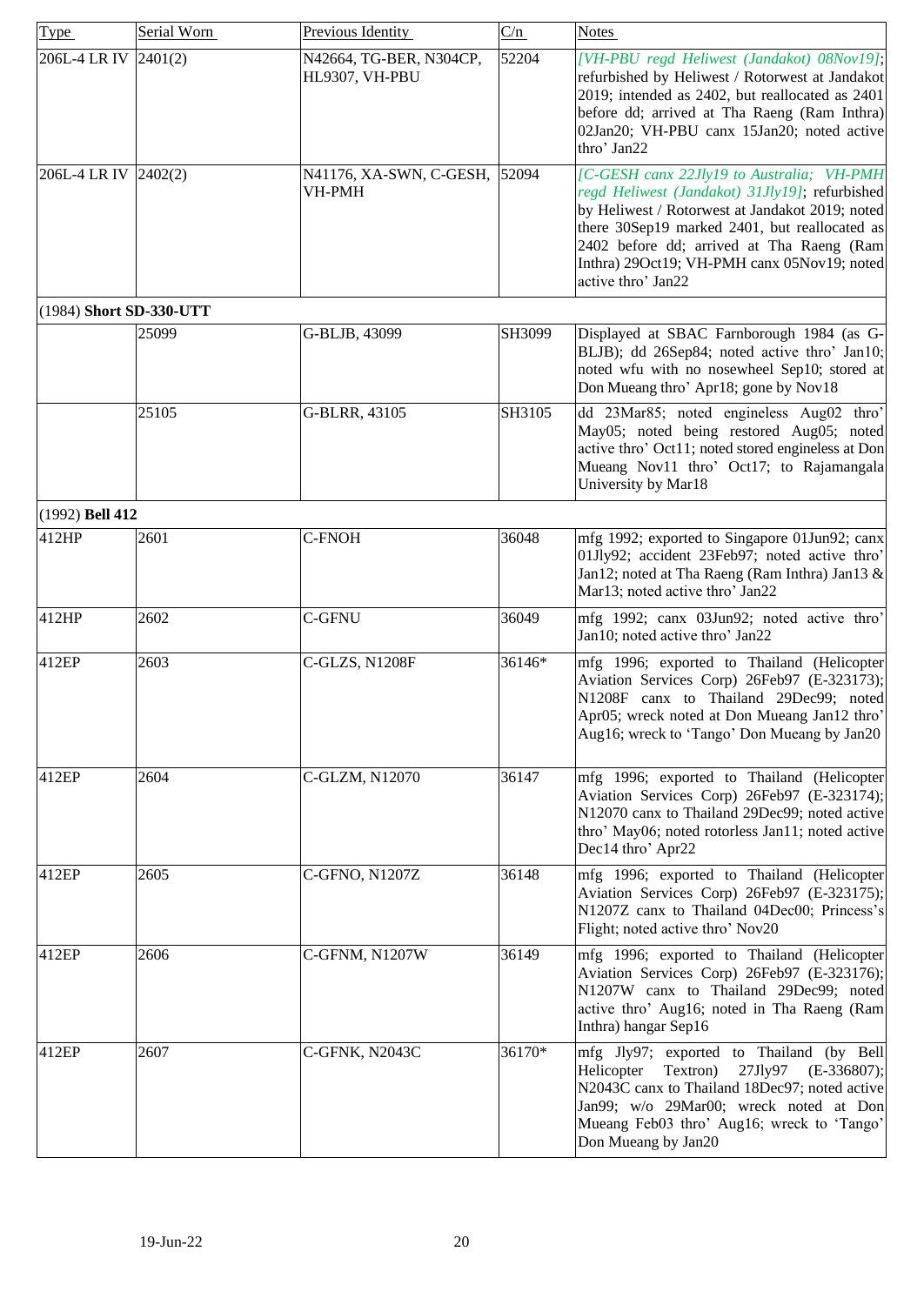<span id="page-20-1"></span><span id="page-20-0"></span>

| <b>Type</b>        | Serial Worn | Previous Identity | C/n    | <b>Notes</b>                                                                                                                                                                                                                                                                                                                           |
|--------------------|-------------|-------------------|--------|----------------------------------------------------------------------------------------------------------------------------------------------------------------------------------------------------------------------------------------------------------------------------------------------------------------------------------------|
| 412EP              | 2608        | C-GLZW, N4219Y    | 36171* | mfg Jly97; exported to Thailand (by Bell<br>27Jly97 (E-336808);<br>Helicopter Textron)<br>N4219Y canx to Thailand 18Dec97; noted at<br>Tha Raeng (Ram Inthra) Jan13 & Mar13; noted<br>active thro' Nov18                                                                                                                               |
| 412EP              | 2609        | C-GFNP, N62738    | 36179  | mfg 1997; exported to Thailand (by Bell<br>Textron)<br>30Sep97 (E-336830);<br>Helicopter<br>N62738 canx to Thailand 23Dec97; noted active<br>thro' May06; noted engineless in store at Tha<br>Raeng (Ram Inthra) Jan10 thro' Jan13; noted<br>active Jun13; noted in Tha Raeng (Ram Inthra)<br>hangar Sep16 & Sep19; noted active Mar20 |
| 412EPi             | 2610        | <b>N549HA</b>     | 37007  | [mfg 2015; regd N549HA 19Jun15; presumed<br>stored by Bell]; dd to Tha Raeng (Ram Inthra)<br>02Jly17; N549HA canx to Thailand 25Jly17;<br>noted active thro' Oct20                                                                                                                                                                     |
| 412EPi             | 2611        | N549JQ            | 37008  | [mfg 2015; regd N549HQ 07Jly15; presumed<br>stored by Bell]; dd to Tha Raeng (Ram Inthra)<br>05Jly17; N549JQ canx to Thailand 25Jly17;<br>noted active thro' Jly21                                                                                                                                                                     |
| 412EPi             | 2612        | C-FYIH, N861RT    | 37038  | $[mfg 2017; C-FYIH \text{regd} 29 Sep17; canx]$<br>05Apr19; N861RT regd 05Apr19]; dd to Tha<br>Raeng (Ram Inthra) 22Oct19; N861RT canx to<br>Thailand 25Oct19; noted active thro' Oct20                                                                                                                                                |
| 412EPi             | 2613        | C-FZNA, N865FB    | 37041  | [mfg 2018; C-FZNA regd 16Jan18; canx<br>29Apr19; N865FB regd 29Apr19]; dd to Tha<br>Raeng (Ram Inthra) 18Oct19; N865FB canx to<br>Thailand 25Oct19; noted active thro' Dec21                                                                                                                                                           |
| 412EPi             | 2614        | C-GHKZ, N875ZB    | 37046  | [mfg 2018; C-GHKZ regd 17Dec18; canx<br>07Oct19; N875ZB regd 07Oct19]; dd to Tha<br>Raeng (Ram Inthra) 16Sep20; N875ZB belatedly<br>canx 31Jly21; noted active thro' Jan22                                                                                                                                                             |
| 412EPi             | 2615        | C-GHMG, N875YT    | 37047  | [mfg 2018; C-GHMG regd 17Dec18; canx<br>17Oct19; N875YT regd 17Oct19]; dd to Phuket<br>Police base 14Sep20; dd to Tha Raeng (Ram<br>Inthra) 24Sep20; noted active thro' Jan22                                                                                                                                                          |
| 412EPi             | 2616        | C-GILU, N8750T    | 37048  | $[mfg 2019; C-GILU regd 04Feb19; canx]$<br>12Nov19; N8750T regd 12Nov19]; dd to Phuket<br>Police base 14Sep20; dd to Tha Raeng (Ram<br>Inthra) 21Sep20; N8750T belatedly canx<br>31Jly21; noted active thro' Nov20                                                                                                                     |
| 412EPi             | 2617        | C-GIXJ, N875XT    | 37049  | [ $mfg$ 2019; $C-GIXJ$ regd 15 $Oct19$ ; canx<br>25Oct19; N875XT regd 25Oct19]; dd to Phuket<br>Police base 14Sep20; dd to Tha Raeng (Ram<br>Inthra) 25Sep20; N875XT belatedly canx<br>31Jly21; noted at Tha Raeng (Ram Inthra) Jan22                                                                                                  |
| (1992) Fokker 50   |             |                   |        |                                                                                                                                                                                                                                                                                                                                        |
|                    | 27228       | PH-JXD            | 20228  | dd Dec92; noted active thro' Jan10; noted<br>engineless Dec10; back in service by Nov11; last<br>recorded flight 24Jun20                                                                                                                                                                                                               |
| (1996) CASA CN-235 |             |                   |        |                                                                                                                                                                                                                                                                                                                                        |
| CN-235-200M 28053  |             | EC-409, EC-235    | 053    | dd Mar96; damaged 16Mar04 at Pattani &<br>repaired; noted active thro' Jun15; noted<br>engineless at Don Mueang Feb16; noted active<br>Jly16 thro' Jan20                                                                                                                                                                               |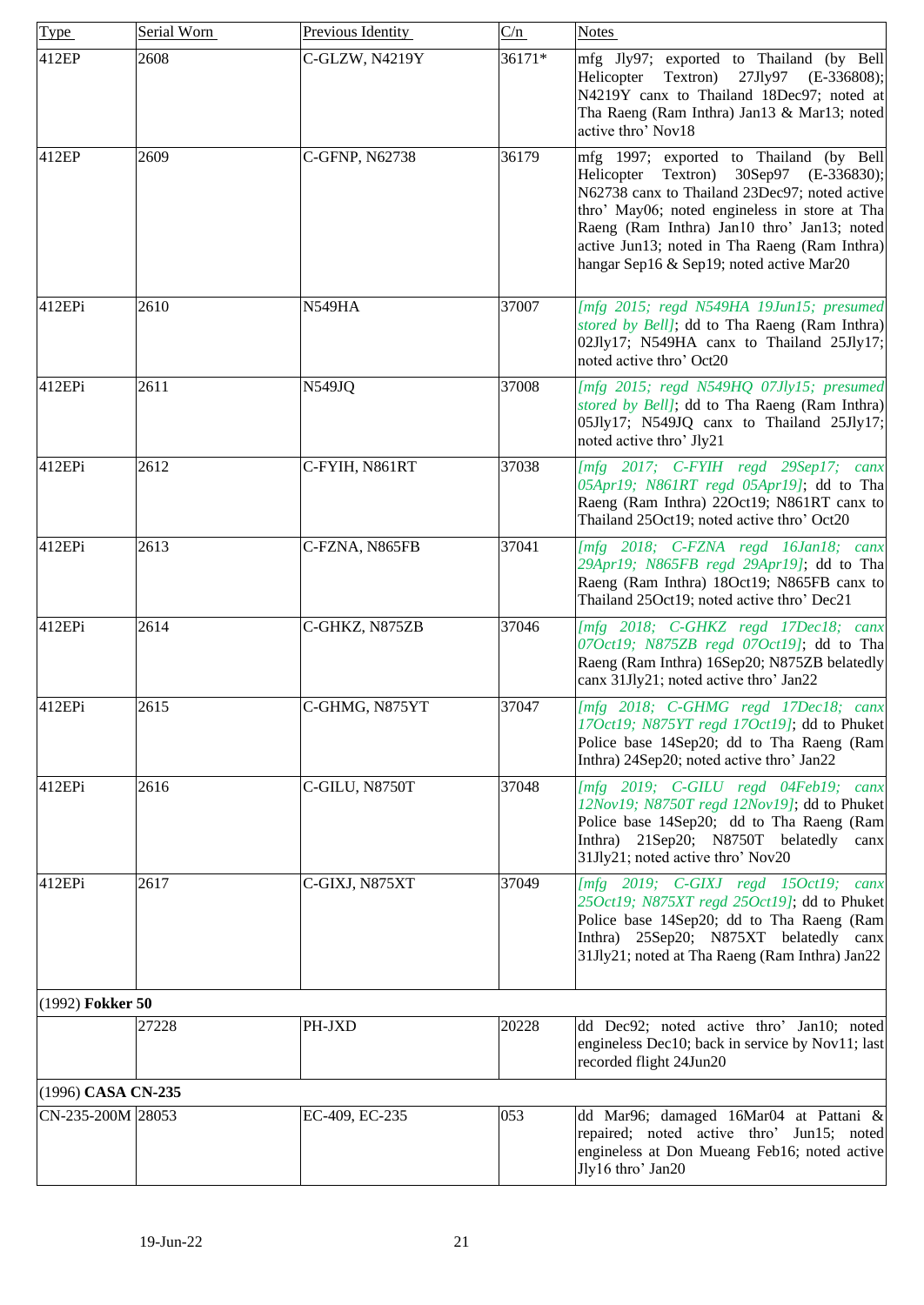<span id="page-21-3"></span><span id="page-21-2"></span><span id="page-21-1"></span><span id="page-21-0"></span>

| <b>Type</b>               | Serial Worn                     | Previous Identity                       | C/n    | <b>Notes</b>                                                                                                                                                                                                                                                                                                                    |
|---------------------------|---------------------------------|-----------------------------------------|--------|---------------------------------------------------------------------------------------------------------------------------------------------------------------------------------------------------------------------------------------------------------------------------------------------------------------------------------|
| CN-235-220M 28064         |                                 | AX-2343                                 | N64    | Ordered 19Sep14 from PTDI thro' TAI; noted<br>almost complete at Bandung Oct16; dd to Don<br>Mueang 26Nov16; noted active thro' Sep21                                                                                                                                                                                           |
|                           | (2005) Eurocopter EC155B-1      |                                         |        |                                                                                                                                                                                                                                                                                                                                 |
|                           | 2 delivered Jan05;<br>$\bullet$ | 3 more delivered late 2010 / early 2011 |        |                                                                                                                                                                                                                                                                                                                                 |
|                           | 2901                            | F-WWOJ                                  | 6653   | Noted at Marignane Oct04; officially handed<br>over by Eurocopter at Tha Raeng (Ram Inthra)<br>21Jan05; noted active thro' Oct13; noted under<br>maintenance at Rom Klao Sep14; last recorded<br>flight 20May20                                                                                                                 |
|                           | 2902                            | <b>F-WWOR</b>                           | 6689   | Noted at Marignane Oct04; officially handed<br>over by Eurocopter at Tha Raeng (Ram Inthra)<br>21Jan05; noted active thro' Jun12; noted u/s at<br>Rom Klao Feb14 awaiting parts (believed not<br>flown since 2013); believed roaded to Tha Raeng<br>(Ram Inthra) from Rom Klao; noted u/s at Tha<br>Raeng (Ram Inthra) by Aug15 |
|                           | 2903                            | F-WWOO, F-OKFM                          | 6887   | ff 02Jly10; F-OKFM regd 20Sep10; exported to<br>Thailand 26Nov10; dd to Bangkok Nov10;<br>officially handed over by Eurocopter 20Jan11;<br>last recorded flight 07Sep21                                                                                                                                                         |
|                           | 2904                            | F-WWOJ, F-OKFO                          | 6914   | ff 29Sep10; F-OKFO regd 28Oct10; exported to<br>Thailand 17Dec10; dd to Bangkok 17Dec10;<br>officially handed over by Eurocopter 20Jan11;<br>last recorded flight 24Jun21; noted hangared at<br>Tha Raeng (Ram Inthra) Jan22                                                                                                    |
|                           | 2905                            | F-WWOH, F-OKFN                          | 6908   | ff 14Sep10; F-OKFN regd 09Nov10; exported to<br>Thailand 18Jan11; dd to Bangkok 14Jan11;<br>officially handed over by Eurocopter 14Jun11;<br>noted active thro' Jan22                                                                                                                                                           |
| (2014) Eurocopter AS365N3 |                                 |                                         |        |                                                                                                                                                                                                                                                                                                                                 |
|                           | 3001                            | <b>F-WTCK</b>                           | 6987   | Noted at Rom Klao Sep14; dd to Ram Intra<br>18Sep14; officially handed over 23Sep14; noted<br>active thro' Jan20                                                                                                                                                                                                                |
|                           | 3002                            | <b>F-WTCH</b>                           | 7008*  | dd to Don Mueang 10Jly15; noted active thro'<br>Apr20                                                                                                                                                                                                                                                                           |
|                           | (2017) Eurocopter EC175B / H175 |                                         |        |                                                                                                                                                                                                                                                                                                                                 |
|                           | 3101                            | F-WWOP                                  | 5014   | dd to U-Tapao 10Sep17 in An-124 RA-82047;<br>ferried to Tha Raeng (Ram Inthra) 12Sep17;<br>noted active thro' Jan22                                                                                                                                                                                                             |
|                           | 3102                            | F-WWOL                                  | 5017   | Noted at Marignane Apr17; dd to U-Tapao<br>10Sep17 in An-124 RA-82047; ferried to Tha<br>Raeng (Ram Inthra) 12Sep17; noted active thro'<br>Jan22                                                                                                                                                                                |
|                           | (2017) Bell 429 GlobalRanger    |                                         |        |                                                                                                                                                                                                                                                                                                                                 |
|                           | 3201                            | <b>N781EB</b>                           | 57288  | dd to Tha Raeng (Ram Inthra) 18Jun17; canx to<br>Thailand 27Jun17; noted active thro' Nov21                                                                                                                                                                                                                                     |
|                           | 3202                            | <b>N781FB</b>                           | 57290* | mfg Jly15; dd to Tha Raeng (Ram Inthra)<br>21 Jun17; canx to Thailand 27 Jun17; noted active<br>thro' Jan22                                                                                                                                                                                                                     |
|                           | 3203                            | <b>N798FB</b>                           | 57282  | dd to Tha Raeng (Ram Inthra) 22Jly17; canx to<br>Thailand 16Aug17; noted active thro' Dec21                                                                                                                                                                                                                                     |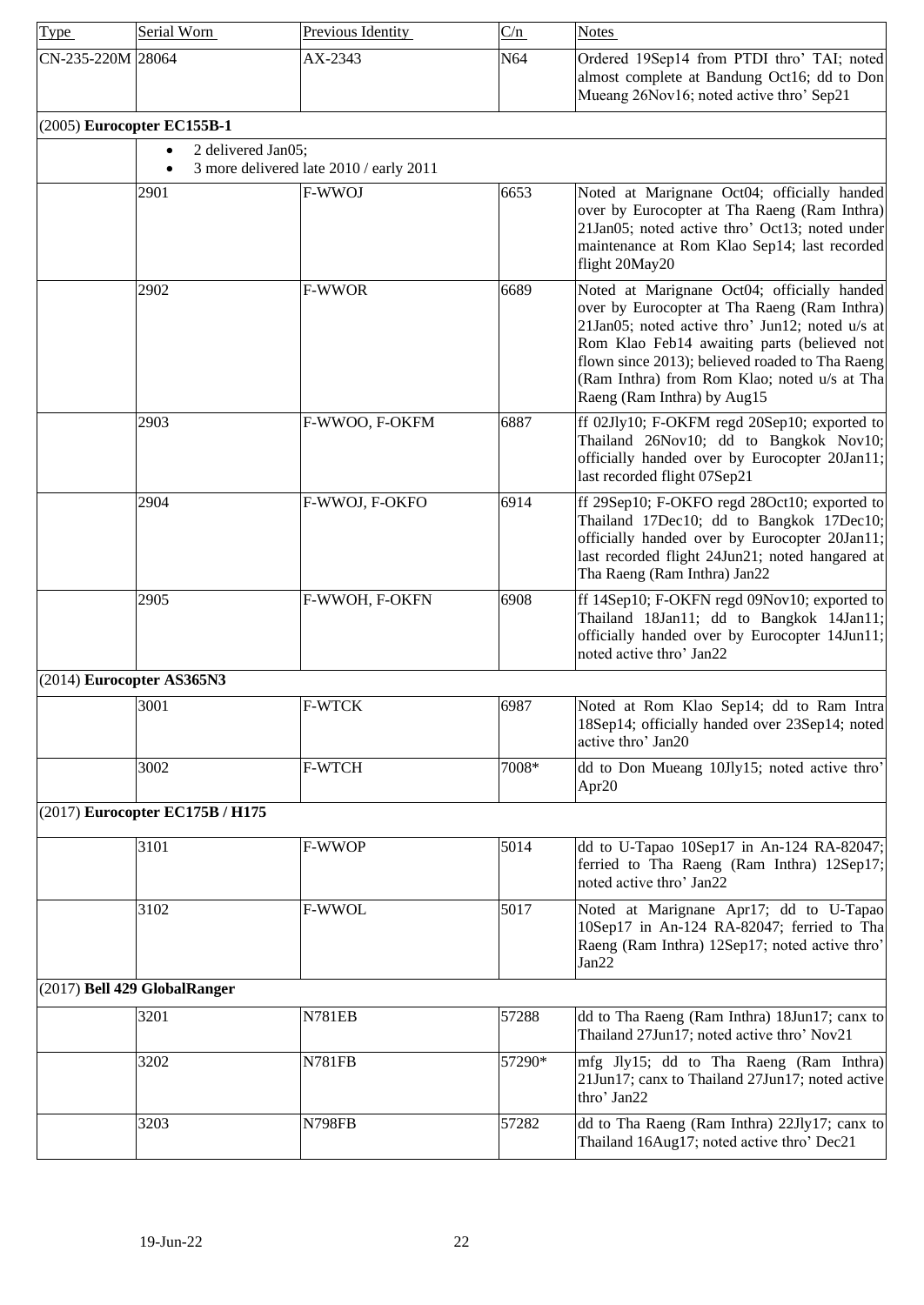<span id="page-22-3"></span><span id="page-22-2"></span><span id="page-22-1"></span><span id="page-22-0"></span>

| <b>Type</b> | Serial Worn                         | Previous Identity | C/n     | <b>Notes</b>                                                                                                                                                                                                                                                                                                                                           |
|-------------|-------------------------------------|-------------------|---------|--------------------------------------------------------------------------------------------------------------------------------------------------------------------------------------------------------------------------------------------------------------------------------------------------------------------------------------------------------|
|             | 3204                                | N369BA            | 57283   | dd to Tha Raeng (Ram Inthra) 22Jly17; canx to<br>Thailand 16Aug17; noted active thro' Jan22; w/o<br>25Mar22                                                                                                                                                                                                                                            |
|             | 3205                                | <b>N788HK</b>     | 57285   | dd to Tha Raeng (Ram Inthra) 25Jly17; canx to<br>Thailand 16Aug17; noted active thro' Jan22                                                                                                                                                                                                                                                            |
|             | 3206                                | <b>N798EB</b>     | 57286   | dd to Tha Raeng (Ram Inthra) 25Jly17; canx to<br>Thailand 16Aug17; noted active thro' Mar20;<br>noted at Tha Raeng (Ram Inthra) Jan22                                                                                                                                                                                                                  |
|             | 3207                                | <b>N852KB</b>     | 57352   | dd to Tha Raeng (Ram Inthra) 19Apr19; canx to<br>Thailand 29May19; noted active thro' Nov21                                                                                                                                                                                                                                                            |
|             | 3208                                | <b>N935BH</b>     | 57353   | dd to Tha Raeng (Ram Inthra) 23Apr19; canx to<br>Thailand 29May19; noted active thro' Nov21                                                                                                                                                                                                                                                            |
|             | 3209                                | N13BH             | 57367   | dd to Tha Raeng (Ram Inthra) 06Mar20; canx to<br>Thailand 24Mar20; noted active thro' Jun21                                                                                                                                                                                                                                                            |
|             | 3210                                | <b>N862SB</b>     | 57368   | dd to Tha Raeng (Ram Inthra) 10Mar20; canx<br>to Thailand 24Mar20; noted active thro' Jan22                                                                                                                                                                                                                                                            |
|             | (2018) Dassault Falcon 2000S        |                   |         |                                                                                                                                                                                                                                                                                                                                                        |
|             | 33742                               | F-WWGJ            | 742     | Ferried Bordeaux - Quebec - Little Rock, AR<br>21/22Mar18 for fitting out; ferried Little Rock,<br>AR - Don Mueang 15/18Sep18; noted active<br>thro' Jly21                                                                                                                                                                                             |
|             | $(2019)$ Agusta AW189               |                   |         |                                                                                                                                                                                                                                                                                                                                                        |
|             | 3401                                | I-RAIU            | 49056*  | Noted at Varese - Venegono 11Jan19; believed<br>dd to Laem Chabang mid-Sep19; test flown at<br>U-Tapao 10Oct19; noted active thro' Jan22                                                                                                                                                                                                               |
|             | 3402                                | I-RAIP            | 49058*  | Noted at Milan May19; believed dd to Laem<br>Chabang mid-Sep19; test flown at U-Tapao<br>11Oct19; noted active thro' Apr20; noted<br>hangared at Tha Raeng (Ram Inthra) Jan22                                                                                                                                                                          |
|             | 3403                                | I-RAIW            | 49059   | Noted at Milan May19; believed dd to Laem<br>Chabang mid-Sep19; noted active thro' Sep21                                                                                                                                                                                                                                                               |
|             | 3404                                | I-EASN            | 49060   | Believed dd to Laem Chabang mid-Sep19; test<br>flown at U-Tapao 17Oct19; noted active thro'<br>Jan22                                                                                                                                                                                                                                                   |
|             | (2019) Beech King Air B-300 / "350" |                   |         |                                                                                                                                                                                                                                                                                                                                                        |
|             | 35184                               | N1184G            | FL-1184 | Believed ff 25Apr19; ferried Wichita, KS to<br>Seletar 23-29Sep19; officially handed over at<br>Seletar 03Oct19; dd to Don Mueang 08Oct19;<br>canx to Thailand 16Dec19; noted active thro'<br>Jan22                                                                                                                                                    |
|             | 35186                               | N1186K            | FL-1186 | Believed ff 16May19; ferried Tampa, FL to<br>Seletar 23-29Sep19; officially handed over at<br>Seletar 03Oct19; dd to Don Mueang 08Oct19;<br>canx to Thailand 16Dec19; noted active thro'<br>Jan22                                                                                                                                                      |
|             | (2020) DHC-6 Twin Otter 400         |                   |         |                                                                                                                                                                                                                                                                                                                                                        |
|             | 36964                               | C-FMVQ, N964VK    | 964     | [C-FMVQ regd 12Jun17; Viking Air Ltd; canx to<br>USA 22May20; N964VK temporary CofR issued<br>22May20 (to expire 21Jun20)]; landplane;<br>arrived at Wiener Neustadt 17Sep20 for<br>installation of mission equipment by Airborne<br>Technologies GmbH; arrived at Don Mueang<br>27Oct20; N964VK canx to Thailand 05Jan21;<br>noted active thro' Dec21 |